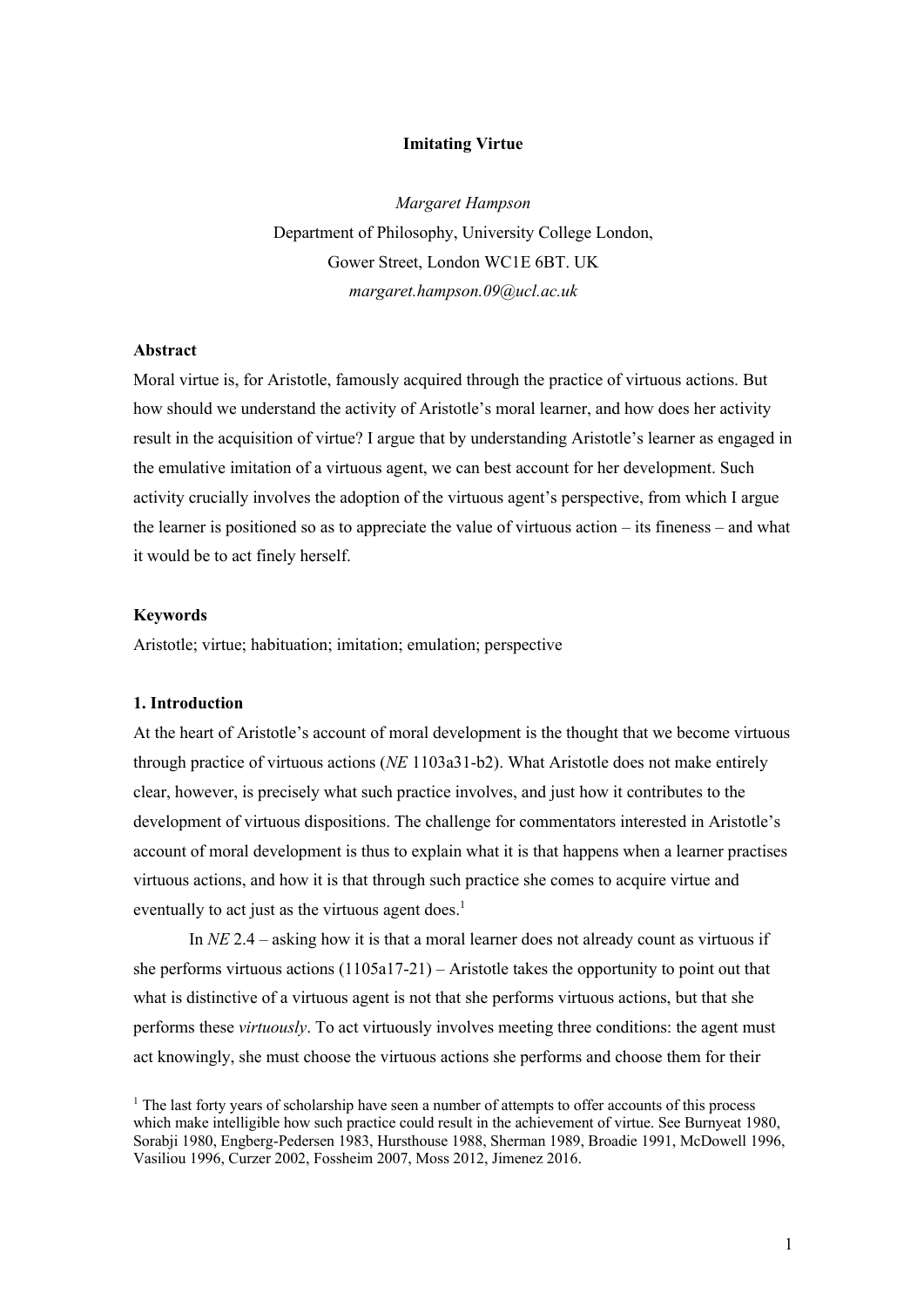own sake, and she must act from a firm and unchanging state (1105a31-3). The learner, however, does not yet act in this way; she performs virtuous actions, but she does not yet perform these virtuously.<sup>2</sup> We are told, however, that by performing such actions many times the learner will come eventually to achieve the conditions of virtuously performed action, and in meeting these conditions will have achieved moral virtue (1105b4-5).

Recent attempts to explain the learner's development have focused on the kind of continuity that is needed between a learner's actions and those of a virtuous agent; it being supposed that a radical discontinuity between the two would make mysterious how the learner's practice of virtuous actions could ever lead to the acquisition of virtue. Yet whilst there must be some continuity in the way the respective agents act – it is almost universally accepted, for example, that the learner's practice will involve the exercise of her perceptual and deliberative capacities, just as mature virtuous activity does – an appeal for continuity must not come at the expense of the distinction between the two.<sup>3</sup> Prior to the acquisition of virtue, a learner does not act virtuously, and what needs to be explained is how, through practice of some form, she comes to act in this way; there is a certain knowledge that is acquired and a transformation of motivational states – as well as a certain stability that emerges – and what we need to explain is precisely this change that takes place over the course of the learner's habituation.<sup>4</sup>

 $<sup>2</sup>$  This must be the case if Aristotle is to maintain that a moral learner, when practising virtuous actions,</sup> does not count as virtuous already and if, moreover, there is to be something for her *practice* to be directed towards. The aim of Aristotle's argument at *NE* 2.4 is to block the claim that if one does just and temperate things, one is thereby (*ēdē eisi*) just and temperate. He responds to this challenge in the case of grammar first, showing that many agents whom we would not count as grammarians can do grammatical things, and thus that it does not follow from one's doing 'something grammatical' (*grammatikon ti*) that one is thereby proficient in grammar. A person will be proficient in grammar, however, 'if he does something grammatical and does it grammatically' (*grammatikōs*, 1105a23-6). Likewise, in the case of virtues. Aristotle can avoid the charge that a learner is already just and temperate when she practises virtuous actions, by showing that nothing about her character follows from her simply doing these things: 'the person who does [just and temperate things] is not just or temperate, but only if he acts as just and temperate people act' (1105b7-9). If he were to claim that a learner also acts 'virtuously', Aristotle would be without the resources to show the very thing he set out to show: that a learner, when she practises, does *not* count as virtuous.

<sup>3</sup> Scholars have long rejected a so-called 'mindless' or 'mechanical' picture of the learner's practice in favour of a picture which emphasises the involvement of perceptual or other cognitive capacities. Most recently, the issue of continuity has been taken up by Jimenez 2016, who argues for continuity in motive as well as cognition, and stipulates that a learner can and must act for the sake of the fine (*to kalon*). Jimenez argues that a learner is thus 'able to fulfil at least occasionally and at least to some degree the requirements for virtuously performed virtuous action' (2016, 17), though her account risks simply shifting the explanatory problem, since it remains to be explained how the virtuous motives she attributes to a learner come to be acquired. How does a learner come to recognise the value of virtuous action and to choose such actions for their own sakes and not for some other reason?

<sup>4</sup> The virtuous agent chooses virtuous actions for their own sake or for the sake of the fine, but Aristotle is clear that we do not begin by choosing them in this way: *NE* 1179b4-1180a5; cf. 1105a1-5.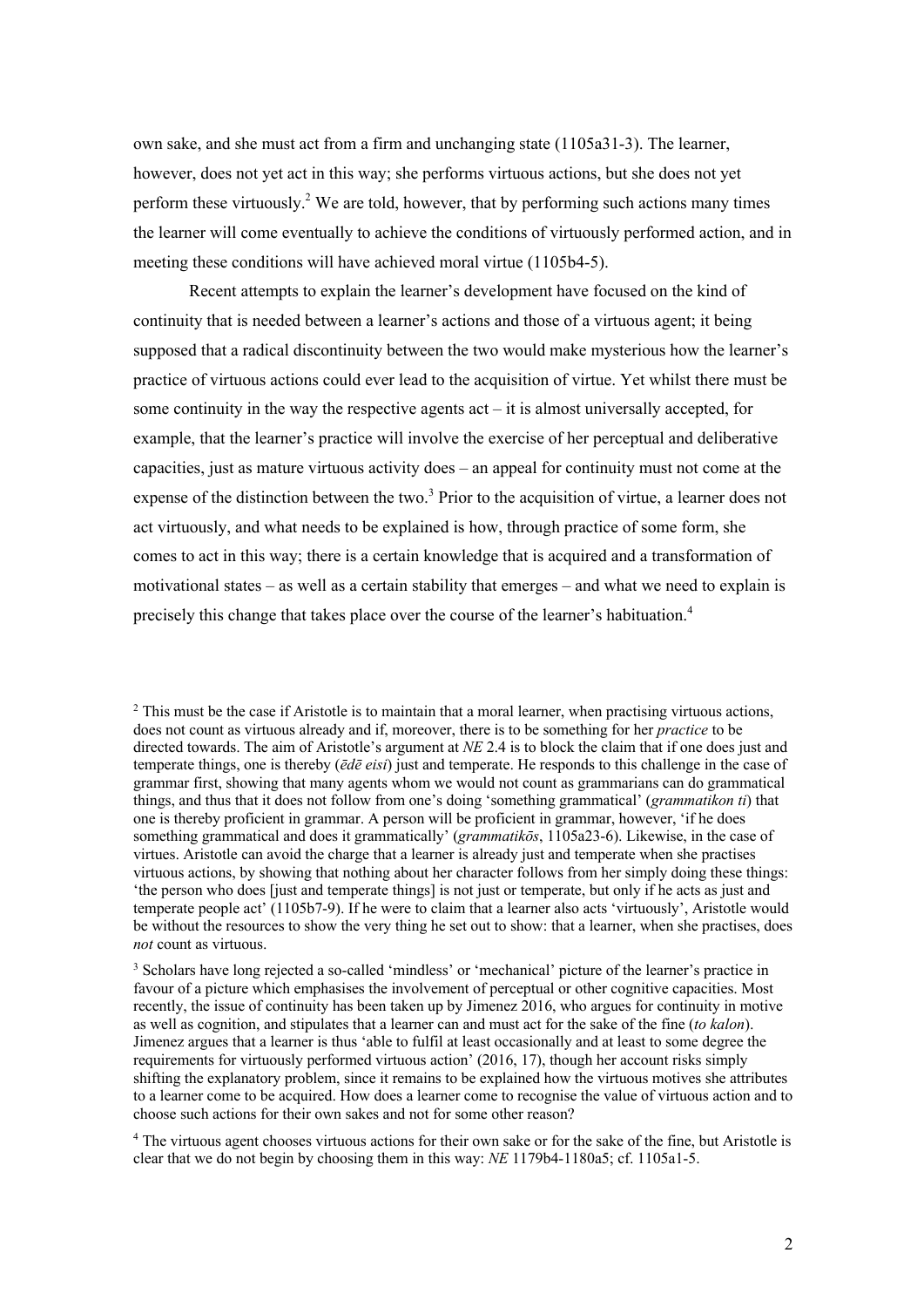In this paper I offer a model for understanding the learner's activity that can help to explain her development. Aristotle's characterisations of the learner and the virtuous agent in *NE* 2.4, and his claim in this passage that 'things are called just and temperate when they are *such as the just and temperate person would do*' (1105b5-7), have led many commentators to emphasise the paradigmatic status of the virtuous agent and her actions. Various commentators have suggested, moreover, that the learner can be seen as standing in a relation of imitation to the virtuous agent and her activity – be this conscious or otherwise. Broadie, for example, writes that 'truly virtuous activity arises from what is a sort of imitation of itself' (though adds that 'the person engaged cannot be said to know what she is imitating') (1991, 82); Kosman meanwhile characterises the learner's activity as impersonatory, writing that 'virtue . . . is itself shaped by the impersonation of the virtuous'  $(1992, 61)$ .<sup>5</sup> Others appeal directly to our imitative nature as part of their account of the learner's development, often to explain how a learner ever comes to practise doing what the virtuous agent does.<sup>6</sup> Yet few have developed this picture or explained just how the imitation of a virtuous agent might contribute to the development of virtue.<sup>7</sup> I believe, however, that by understanding the learner as engaged in a specifically emulative and reflective kind of imitation of a virtuous agent, we can make important explanatory progress. For in thinking about the psychology of imitation and emulation, we are provided with the resources to explain how through such activity the learner comes to meet the conditions of virtuously performed action, and so to act as the virtuous agent does.

Talk of 'imitation' typically evokes the Greek concept of *mimēsis*, <sup>8</sup> and it is worth acknowledging at the outset that language of *mimēsis* as such is absent from Aristotle's discussion of habituation in the early chapters of *NE* 2. Indeed, and as will soon become clear, that '*mimēsis*' – like the English 'imitation' – can sometimes suggest '*mere* imitation', merely

<sup>8</sup> The term '*mimēsis*' is perhaps broader than the English 'imitation' (although the scope of 'imitation' itself remains broad); translations include 'emulation', 'impersonation', 'representation', 'image-making', 'reproduction', etc. For a comprehensive discussion of the various senses of *mimēsis*, see Halliwell 1986.

<sup>5</sup> See also Price 2000, 77; Lovibond 1996, 81; cf. Irwin 2000, 101.

 $6$  See Broadie 1991, 116-17; Kraut 2012, 537; Lawrence 2011, 252-3; and especially Fossheim 2007. Cf. Sherman 1989, 168 *ff*., who appeals to our tendency to imitate in connection with the development of *phronēsis.* 

 $<sup>7</sup>$  The exception is Fossheim, who attempts to show how such a reading can explain how a learner comes</sup> to be motivated to perform virtuous actions. Fossheim is primarily concerned with explaining how a learner can be motivated to engage in habituation *in the first place* (2007, 106), and appeals to our natural desire to imitate to explain how a learner will naturally imitate virtuous role models. To this extent, it remains to be explained how a learner comes to acquire the motivation to perform virtuous actions for their own sake. Fossheim attempts to show this by asserting that the strong focus that is involved in getting *x* action right in imitative activity will entail 'somehow "doing *x* for its own sake"' (2007, 113). Yet Fossheim does not elaborate on this and, in emphasising the pleasure that humans take specifically in imitative activity, he faces the difficulty of explaining how a learner can move beyond taking pleasure in virtuous action only incidentally, to choosing it for its own sake.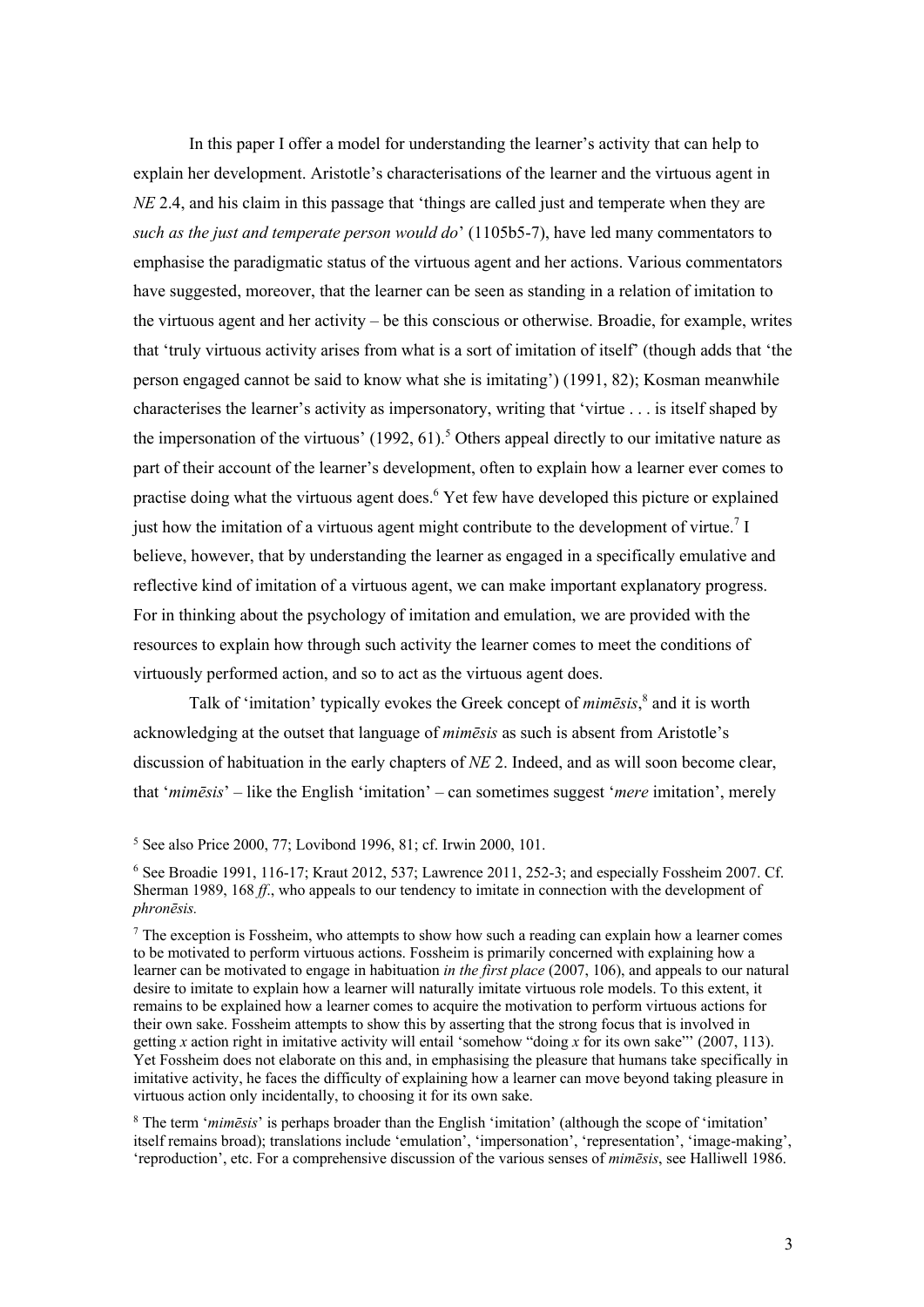'appearing like', or can suggest a somewhat unreflective activity, is perhaps one reason why we do not find talk of *mimēsis* as such in his discussion of virtue acquisition. Yet it remains the case that there is a phenomenon, consisting in the emulation and modelling of oneself and one's behaviour on another, that we can refer to in English using the language of imitation; I will call this particular phenomenon 'emulative imitation'. The relevance of this phenomenon, I believe, is signalled through Aristotle's analogy with skills, and it is in terms of this phenomenon that we can fruitfully understand the learner's activity. Central to my account is the thought that the emulative imitation of an agent involves the adoption of that agent's perspective: in imitating the virtuous agent, the moral learner not only attempts to act as the virtuous agent does, but to see the world as if through her eyes. I will argue that, in adopting the perspective of the virtuous agent, the moral learner is enabled to read situations better, and in particular is positioned so as to properly appreciate the value of virtuous action – its fineness. Moreover, she is enabled to envisage what it would be for *herself* to engage in fine action. Through the imitation of the virtuous agent and adoption of her perspective, the moral learner thus comes both to know the actions required of her in a situation, and at the same time, to see clearly the value that makes them worth choosing for their own sake.

#### **2. Appearing like and becoming like**

I have suggested that we can shed light on Aristotle's account of moral habituation if we understand the student of virtue to be engaged in the imitation of a virtuous agent, and that by reflecting on what happens when we imitate others we can make progress in accounting for the transformation that the moral learner undergoes. Yet imitation can take a variety of forms,<sup>9</sup> and it is worth tracing some of the modalities of this concept, and its appearance in the writings of both Aristotle and his predecessors, if we are to identify the activity in which we can see Aristotle's learner as engaged, and to distinguish this from other forms of imitative activity.

Aristotle is very much aware that as human beings we have the capacity to be (for periods of time, at least) like other people. We can make ourselves like others through action, our mannerisms, voice and so on. Human beings have, he tells us in *Poetics* 4, 'a natural tendency, from childhood onwards, to imitate, and this distinguishes man from other creatures, that he is thoroughly imitative' (1448b5-7). Throughout the rest of the *Poetics*, Aristotle is

<sup>9</sup> For example, behavioural, linguistic, pictorial, and so on. As an indication of the scope of *mimēsis*, in Plato alone Halliwell finds ten different forms (1986, 121). In what follows we will concern ourselves only with the behavioural or emulative senses of imitation (those senses concerned with the imitation of persons), rather than imitation as it figures in visual representation, say, or as the relation in which *technē* famously stands to nature (*Phys.* 194a21, 199a16). Yet, even restricting our focus in this way, it becomes quickly apparent that the modalities of behavioural *mimēsis* remain complex, and these complexities are perhaps one reason why Aristotle avoids couching his discussion of habituation in terms of *mimēsis*.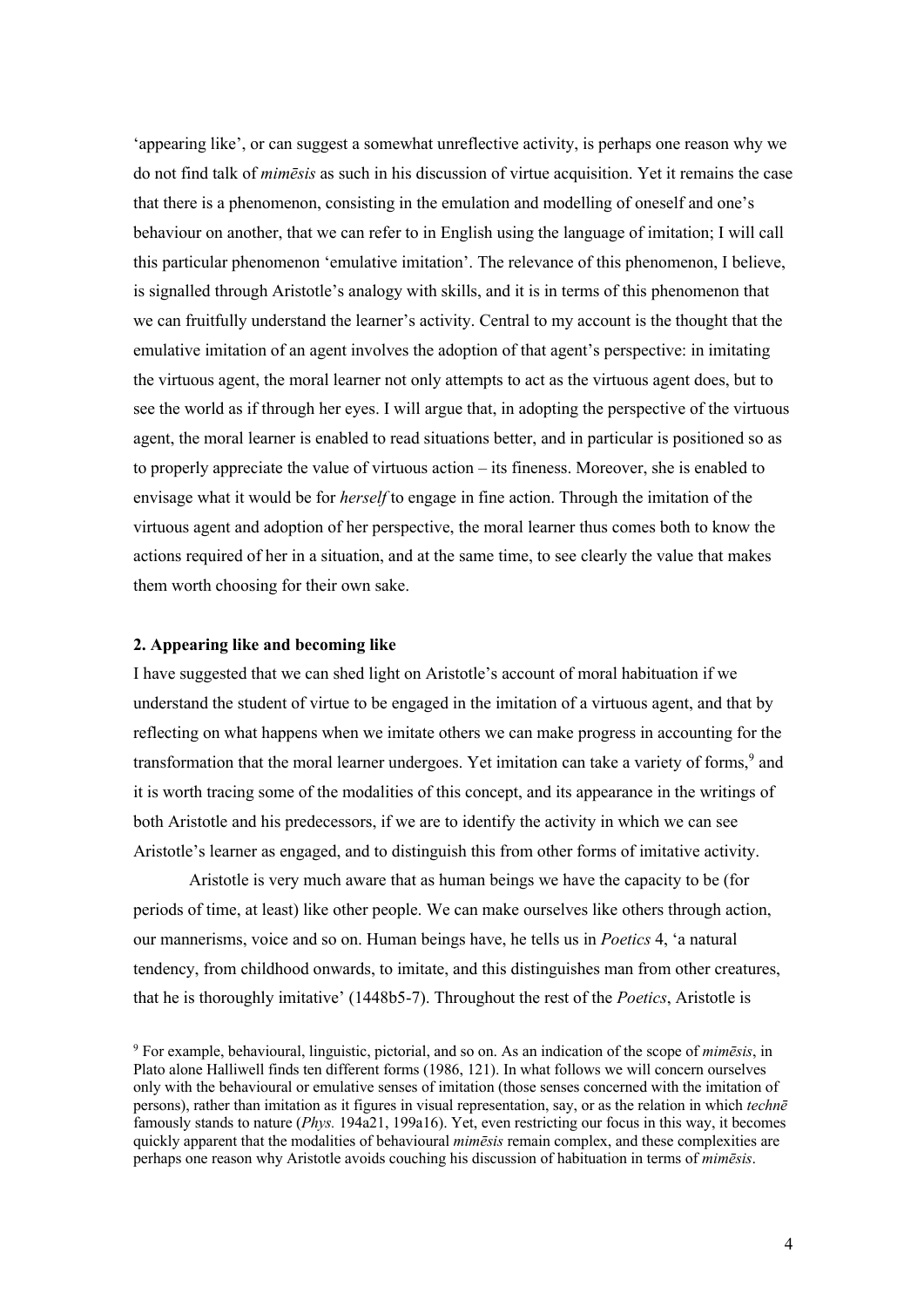concerned with imitation in a narrower form than the more general ability to make ourselves like others, for he is focused on the representation to an audience of characters in tragic poetry. But Aristotle's claim in *Poetics* 4 that imitation is something we engage in 'right from childhood', and indeed in which we take our 'first steps' (*tas prōtas*) in understanding (1448b7- 8), strongly indicates that this remark refers to a more general tendency to imitate the behaviour and mannerisms of others, than to engage specifically in dramatic representation,  $^{10}$  since our capacity for such activity would seem to emerge later in our development.

As the case of dramatic representation in tragic poetry makes clear, this quite general capacity to imitate the behaviour of others can be harnessed to make ourselves *appear to others*  to be other than we are. It is precisely what takes place in the fictional representation of characters on stage to an audience, but can also take place outside the dramatic sphere and with more malign intentions. In *NE* 3.7, for example, Aristotle writes of the rash man, who (1115b28-32):

Seems to be a boaster, and a pretender (*prospoiētikos*) to bravery. At any rate, the attitude towards frightening things that the virtuous person really has is the attitude that the rash person wants to appear (*bouletai phainesthai*) to have and hence he imitates (*mimeitai*) the brave person where he can.

Aristotle's talk here of the rash man's wishing *to appear* a certain way indicates, more precisely, that he desires to appear a certain way *to others*, and his imitative activity here constitutes a form of deception, for he wishes to deceive others into believing that he shares the attitudes of the truly brave person.<sup>11</sup> In both the case of the rash man and the dramatic case, however, insofar as the imitator is concerned with the presentation of appearances to others, the imitator

<sup>11</sup> On whether dramatic *mimēsis* also constitutes a form of deception for Aristotle, see Woodruff 1992, 83-9.

 $10$  Or indeed the pictorial representation he also goes on to discuss; see Halliwell (1986, 129). That he goes on to discuss imitation as a form of pictorial representation (*Poetics* 1148b9-19) may lead readers to suppose that it is this sense too that is the focus of his remarks about our natural mimetic tendencies. This, however, is offered as an example or indication (*sēmeion de toutou*) of the pleasure humans take in mimetic objects (*ta mimēmata*), which is cited as a principle cause of tragic poetry (1448b8-9) (in addition, that is, to our natural mimetic tendency); it is clearly not our particular capacity to make pictorial representations to which Aristotle is referring when he writes of our natural capacity to engage in mimetic activity. Moreover, Aristotle's discussion of the pleasure we take in contemplating images is offered as an illustration of his more general claim about the pleasure humans take in mimetic objects, so we are also licensed to take the explanations he goes on to give of why we take such pleasure as explanations of the pleasure taken in mimetic objects more generally, not merely as explanations of why we take pleasure in pictorial representations. Thus we learn that our pleasure in mimetic objects is importantly connected with the operation of understanding and application of reasoning (*sullogisthai*) in figuring out, for example, that 'this' is 'that' (*hoion hoti houtos ekeinos*, 1448b17).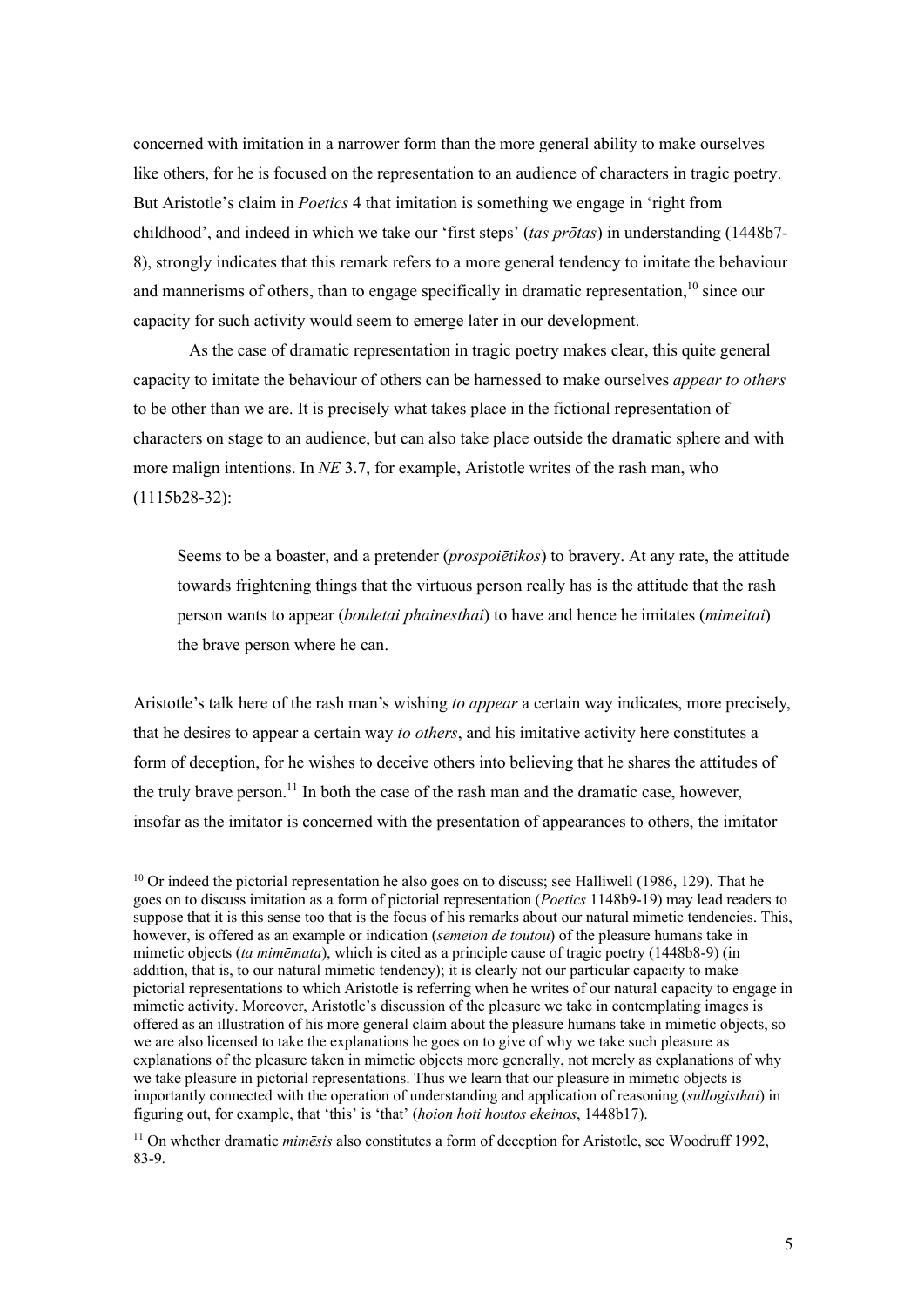will be required to focus quite strongly on the psychology of their respective 'audience', and how they will appear in the eyes of others. What these cases also have in common, of course, is that in neither of these is the imitator *really* like the agent whom they imitate.12 And this feature of behavioural imitation – that an imitator may merely be imitating another but fail to be really like the object of imitation – might lead one to suppose that imitation is a particularly *unsuitable* candidate for explaining the development of moral virtue. Indeed, I believe Aristotle elects not to invoke the general and widely used concept of *mimesis* in *NE* 2.1 in part because '*mimesis'* can connote this kind of phoney activity.<sup>13</sup>

Yet both Aristotle and his predecessors also recognised that imitation can be transformative, for through imitation we can also *become* like the agents we imitate. And thus, depending on what – or whom – we imitate, mimetic activity can serve either as a means of improvement or of corruption. Perhaps the most famous acknowledgment of our tendency to become like those we imitate – and its double-edged nature – is to be found in Plato's discussion of *paideia* in *Republic* 3, where he has Socrates argue that (395c3-d3):

If [the young guardians] imitate anything, they must imitate right from childhood what is appropriate for them – that is to say, people who are courageous, temperate, pious, free, and everything of that sort. On the other hand, they must not be clever at doing or imitating illiberal or shameful actions, so that they won't enjoy the real thing from imitating it. Or haven't you noticed that imitations, if they are practised much past youth, get established in the habits and nature of body, speech and mind?

Whilst we ought to be cautious about the conclusions we draw from this passage if taken out of context, $14$  the passage nevertheless attests to our susceptibility through imitation to taking on the

<sup>13</sup> As should become clear in this and the following section, the thought is not that Aristotle regarded the notions of imitation and emulation as problematic in themselves, but that the concept of *mimēsis* has such a variety of senses that an appeal to this concept could be misleading if it is taken in the wrong sense.

<sup>14</sup> The topic of discussion at this point in *Republic* 3 is *lexis*, that is, the activity of speaking. Having completed their discussion of the kind of content that will be permitted in stories within the ideal city, the interlocutors then move on to discuss the way in which stories are presented, or, perhaps more accurately, the way in which the speaker presents himself in telling such stories. He may, on the one hand, narrate the

<sup>12</sup> See also Aristotle's discussion of those who imitate, but still fail to be like, the *megalopsuchos*. These people, he explains, possess many goods, but not virtue, and thus, in so far as they are prosperous, think themselves 'superior to everyone else, [and] look down on them, even though they act in no better way than anyone else'. This is because, as Aristotle explains, 'they imitate (*mimountai*) the great-souled man without really being like him (*oukh homoioi ontes*), and do this in what they can: they don't act in accordance with virtue, but they do look down on others' (*NE* 1124a31-b5). Unlike the rash man or dramatic actors, these people are not presented by Aristotle as seeking to appear a certain way to others, but seem rather to unreflectively imitate the *megalopsuchos* by looking down on others and in general adopting his attitude towards those whom they take to be inferior.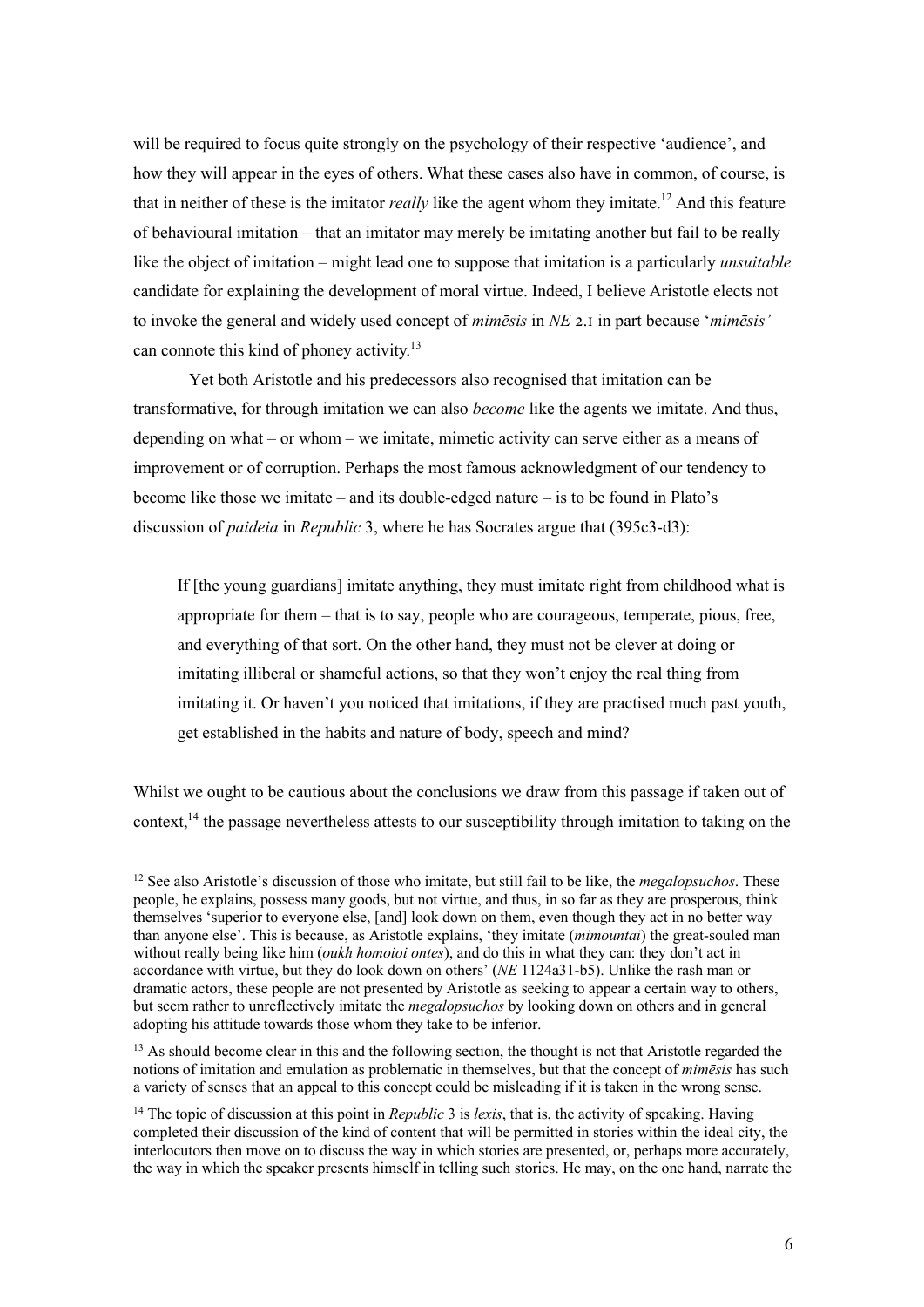persona of another, and indeed reveals just how thoroughgoing this can be. For imitations practised long past youth, Socrates warns us, become established in both the 'habits' and 'nature' of not only body and speech, but also mind. Our susceptibility to becoming like those whom we imitate is clearly recognised by Aristotle too, not least in the *Politics,* where in his own treatment of *paideia* in *Politics* 7.17, he instructs that 'most children's games should be imitations of the serious occupations of later life' (τὰς παιδιὰς εἶναι δεῖ τὰς πολλὰς μιμήσεις τῶν ὕστερον σπουδαζομένων, 1336a33-4). As with the *Republic* discussion, the implication of the *Politics* passages is that, since we can become like those things which we imitate, it is of the utmost importance that young children imitate serious and not base occupations (1336a28-30), if the outcome of their moral education is to be positive.

Whilst both the *Republic* and *Politics* passages deal with imitation that begins in the context of fiction (the *Republic* 3 passage concerns the forms of the storytelling permitted in the ideal state, whilst the *Politics* passage is concerned with the kinds of games free children should play), it is also clear that we can become, through imitation, like those with whom we associate. The connection between the influence of our associates and the power of imitation is made clear by the author of the *Problems,* who asks explicitly why it is that by associating with certain sorts of people our characters can become altered (*Problems* 29, 951a5-11):

Why does the one associating with a person who is healthy not become healthier, nor (does associating) with a strong or beautiful person add anything to one's characteristics, but (associating) with the just, the moderate, and the good does? Is it because the former cannot be imitated by the soul, whereas the latter can be imitated (τὰ μὲν ἀμίμητα τὰ δὲ μιμητὰ τῇ ψυχῇ)? For good is in the soul, but health is in the body; therefore, one can become accustomed (ἐθίζεται) to enjoy and to feel pain correctly. But the one associating with the healthy cannot: for health is not found in enjoying or not enjoying certain things; for neither of these produces health.

That we have a tendency to imitate those with whom we associate is offered as the explanation of the influence that our associates can have on our characters (in contrast to the lack of influence that our associates have on our health), and we see here an explicit connection

story, presenting himself as himself whilst telling the story of another, but he may also tell the story in an imitative mode, speaking as a character in the story, by adjusting his voice, and so on (see esp. 397a). This impersonatory sense of *mimēsis* appears to consist in imitation through voice, and is in this respect different to what we might think of as the more behavioural or enactive sense that is implied in the other passages to which I draw attention.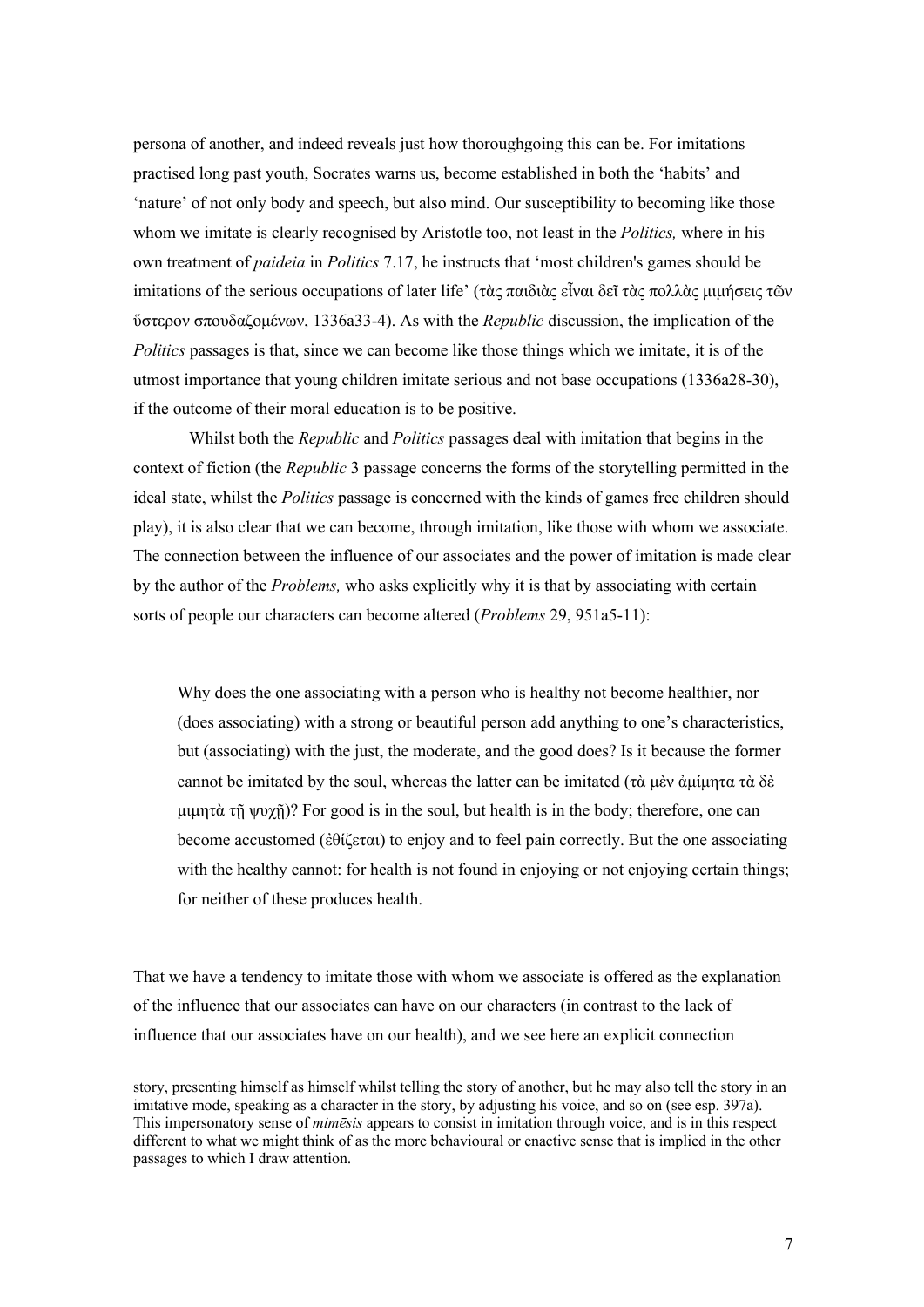between the broad phenomenon of imitation and that of habituation or accustoming (*ethismos*). That we tend to imitate those with whom we associate, moreover, serves as the most plausible explanation of the influence that Aristotle claims a father's 'habits' (*ta ethē*), as well as his words (*hoi patrikoi logoi*) have on those in his household (1180b4-5) – a claim that appears in Aristotle's return to the topic of moral education and the training of the young at the close of the *Ethics –* for it is natural to assume that the children of a household will, perhaps unreflectively, imitate their father in his behaviour, and so develop accordingly.

Certainly, our tendency to imitate those with whom we associate was well recognised in the tradition that immediately preceded Aristotle, and the role that this can play in an agent's moral development well attested. Xenophon, for example, in discussing the charges brought against Socrates asks (*Memorabilia* 1.2.2-3):

How could he, being such as he is, have made others either impious or lawless or gluttonous or sexually intemperate or work-shy? Rather, he kept them from these things, making them all desire virtue (ἀρετῆς ποιήσας ἐπιθυμεῖν) and allowing them to expect that if they took care of themselves, they would become fine and good people (καλοὺς κἀγαθοὺς ἔσεσθαι). Indeed, he never professed to be a teacher of this, but by being manifestly of this sort, he made his followers hope that by imitating him, they will become like him (ἑαυτῷ μιμουμένους ἐκεῖνον τοιούτους γενήσεσθαι).

Rather than teaching virtue – in the sense that Protagoras or Gorgias claimed to  $d\sigma$  – Socrates serves as a model that his followers can imitate, and in so doing can hope to become like. Indeed, not only does Socrates, through his example, prevent his imitators from engaging in immoral behaviour, but by imitating him his followers can in fact be brought to desire virtue, much like the young guardians of *Republic* 3 who come to enjoy (*apolausōsin*) the things that they imitate. By imitating others, it would seem that even our desires can be transformed.

Since our imitation of others can thus importantly determine the development of our characters, Aristotle's predecessors strongly recommended that we actively seek to imitate the virtuous, in the hope that we can thereby become good. Democritus writes that it is 'necessary either to be good or to imitate the good' (## B39 DK), whilst Socrates in Xenophon's *Memorabilia* is recorded as explaining that, if civilisations wish to regain their lost virtue, then (*Memorabilia*, 3.5.14):

If they discover the customs of their ancestors and practise them in no lesser way than they did, they will become as good as they were; or if not, they [should] imitate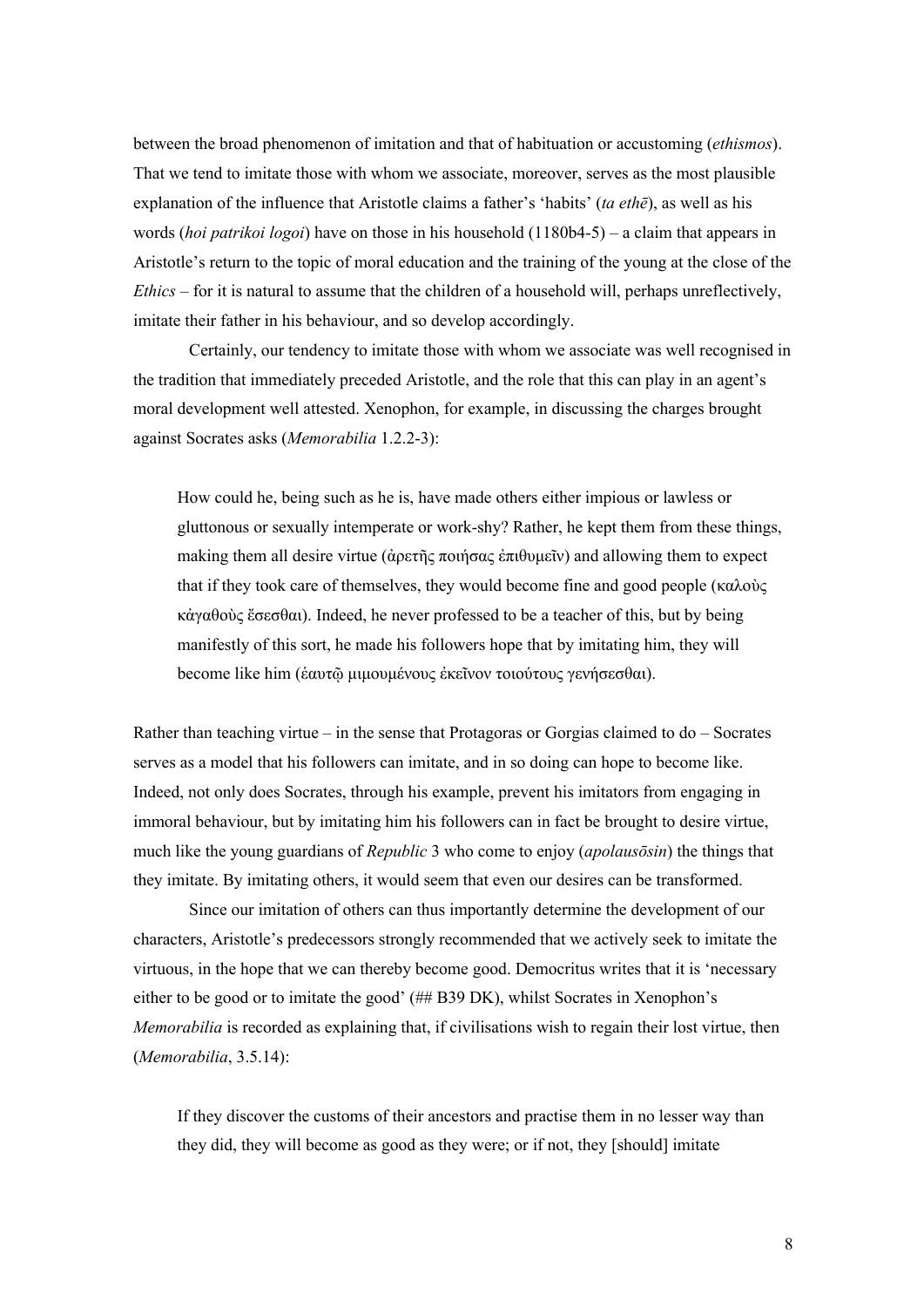(*mimoumenoi*) those who are now pre-eminent and practise their customs, and if they observe them likewise, they will be as good as they, and, if they are more careful [in observing them] even better'

In the *Agesilaus* too, Xenophon recommends that we actively take Agesilaus as a model to imitate, explaining that (*Agesilaus* 10.2):

If line and rule are a fine discovery of men for good work, I think that the virtue of Agesilaus may become a fine example for those to follow who wish to practise bravery. For which man that imitates (*mimoumenos*) a pious man would become impious, a just man unjust, a temperate man wanton, a self-controlled man akratic? Indeed, Agesilaus prided himself less on reigning over others than on ruling himself, less on leading the people against their enemies than on guiding them to the whole of virtue.

Before we proceed to Aristotle's discussion of moral habituation in *NE* 2, it is worth pausing to reflect on what these various passages might suggest about the concept of *mimēsis* and its role in our moral lives. We have seen passages which treat *mimēsis* as a matter of mere appearance and even a form of deception, and noted that so understood the concept of *mimēsis* would seem an unsuitable candidate for explaining the development of virtue. We have also seen, however, the suggestion that we are naturally imitative creatures, and that *mimēsis* can have the power to transform, suggesting that imitation (of virtuous models) could play a positive role in our moral development. Yet these passages tell us very little about how we should understand the nature of such positive imitative activity or what the successful imitation of a virtuous model would involve. Democritus tells us simply to 'imitate the good'. *Problems* 29, meanwhile, does not depict *mimēsis* as a particularly reflective activity, for it is not clear that the agents intend to imitate, and become like, their associates – no mention is made of their intentions, and we are told only that the virtuous can be imitated 'by the soul'. If imitation is understood as an unreflective activity, this again does not seem adequate for explaining how moral virtue is acquired, at least as virtue is characterised by Aristotle. The passages from Xenophon on the other hand are suggestive of a form of *mimēsis* that is more deliberate and emulative: Socrates' followers can 'hope that by imitating him, they will become like him;' Agesilaus is presented as an example (*paradeigma*) for those who wish to practise bravery (τοῖς ἀνδραγαθίαν ἀσκεῖν βουλομένοις). Yet no further detail is given to suggest what this activity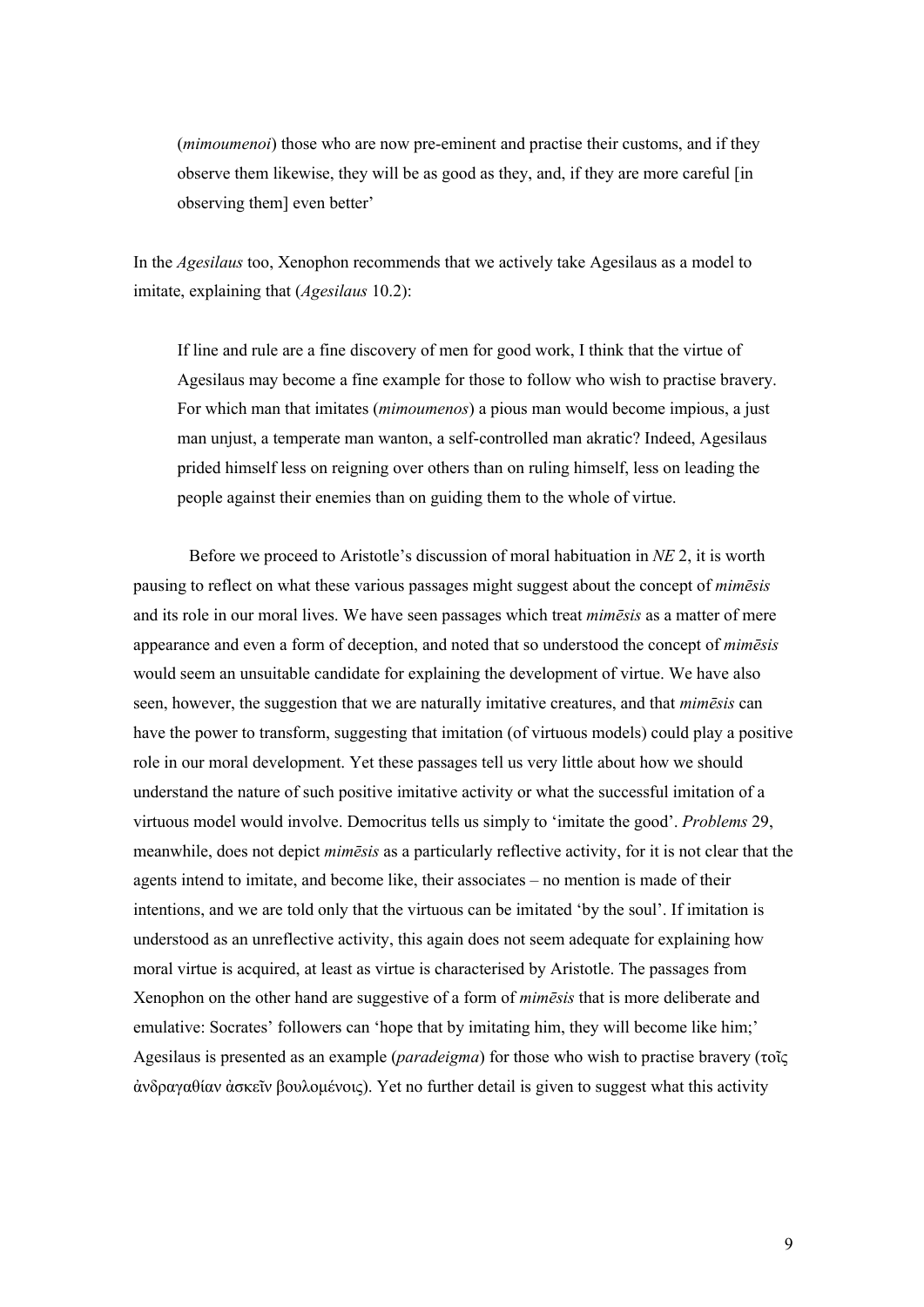might involve, and the potential for reflection in imitative activity is not being emphasised as such. $15$ 

So, whilst the concepts of imitation and emulation hold some promise for an account of moral development, the indeterminacy of mimetic language and depiction of mimetic activity in the preceding tradition means that a mere appeal to '*mimēsis*' in explaining the learner's habituation could not be guaranteed to convey the kind of activity in which Aristotle must take the moral learner to be engaged. Not only can mimetic language be suggestive of either 'merely appearing like' or a means of transformation, but even in its transformative sense, it does not reliably signal a reflective activity.<sup>16</sup> Instead of using the language of *mimēsis* then, I suggest that Aristotle points us to the analogy between skill acquisition and virtue acquisition, which – as I will argue below – can nonetheless be captured in terms of imitation and emulation, and understood as highly reflective. We can turn to this discussion now.

### **3. The skills analogy and emulative imitation**

Unlike the intellectual virtues, which are acquired through teaching (*NE* 1103a15), the moral virtues come about through habit (*ex ethous periginetai*, 1103a17-18), and more specifically through the doing of just and temperate things (1103a35-b2). In this way, they are much like skills, which are likewise acquired through practice of the things that the skilled agent does. The strong analogy between the virtues and skills  $-$  in particular with regard to their acquisition  $-$  is something that Aristotle stresses repeatedly throughout *NE* 2, and things that are more apparent in the case of skills are used to shed light on certain more puzzling features of the virtues and their acquisition. In *NE* 2.1, Aristotle informs his readers that, not only are both the virtues and skills acquired through the actions in which they find their expression, but the same actions can be both the source of the virtues, and their ruin (1104a8-29). He goes on to explain what he means by way of reference to the acquisition of skill, explaining that (1103b8-14):

Playing the harp makes both good and bad harpists, and it is analogous in the case of builders and all the rest; for building well makes good builders, and building badly makes bad ones. Otherwise no teacher (*tou didaxontos*) would be needed, but everyone would be born a good or a bad craftsman. It is the same, then, with the virtues.

<sup>&</sup>lt;sup>15</sup> There is a hint that the more 'care' one takes the better (*epimelesteron kai beltious*), though it is unclear whether this care is in imitating or practising the customs of the ancestors.

<sup>16</sup> It is not, then, that it *necessarily* suggests an unreflective activity. But since *mimēsis* appears as *both* unreflective and (possibly) reflective in the preceding tradition – and at any rate since the potential reflectiveness of *mimēsis* isn't emphasised particularly – use of mimetic language could not be guaranteed to convey a reflective activity.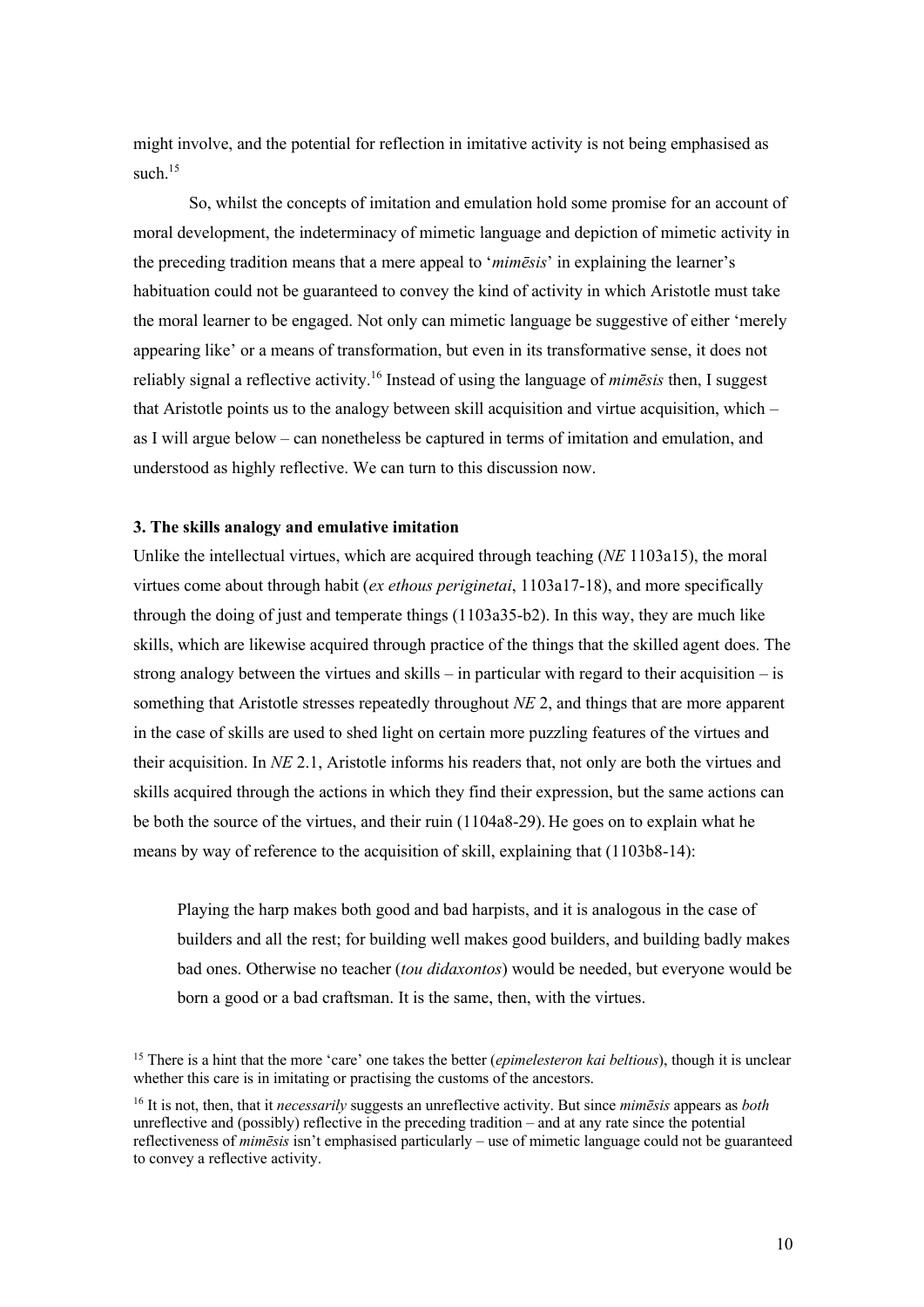Here, not only Aristotle's remark on the ways in which the case of skill acquisition and virtue acquisition are analogous, but specifically his reference to the need for teachers in this, is of great importance. For his emphasis on the way in which these two cases are analogous strongly indicates that by thinking about the way a skill is acquired, and the way in which this can be taught, we should gain insight too into the way in which virtue is likewise acquired.

Aristotle has, of course, told us only a few lines previously that the intellectual virtues are acquired through teaching, and contrasted this mode of acquisition with that of the virtues and skills; for this reason, we ought to assume that the form of teaching he has in mind when discussing the acquisition of skill is importantly distinct from the kind of teaching through which the intellectual virtues are acquired. Indeed, reflection on the ways in which skills are acquired bears this out. By contrast, with a more theoretical form of teaching which takes the form of lectures (*NE* 1095b4-6; 1179b4 *ff*.) or proceeds by means of argumentation, the teaching of skills is highly practical. A master craftsperson teaches her apprentice by acting as an example that she might follow, and the apprentice learns by imitating and modelling herself and her actions on the master craftsperson. When a person learns to become a tailor, for example, she does not learn from a pattern-book, but is apprenticed to a master tailor, and learns by attending to the master as she works, to the way the master holds her shears, the way she sews a seam, and so on. As with any skill, the apprentice will, like the master, be engaged in producing the product she will produce when she possesses the skill (*NE* 1103a32-3), and as she does this she imitates the master tailor, attempting to hold her own shears in the way the master does, to sew her own seams in a like manner, and so on.

The active and reflexive nature of such imitative activity will be important in what follows and we will return to this in Section 4 below. For the present, what must be stressed is just how cognitive, and indeed, reflective this form of imitation is. Unlike certain cases of imitation discussed in Section 2 above, here the learner's imitation of her model is not unreflective; rather, she consciously emulates the skilled master, attempting to become like her by modelling herself and her behaviour on the master. We might indeed suppose that the learner who 'best' imitates their model, who manages to act in as like a way as possible, thus practises 'well', and so is enabled to acquire the skill in question, unlike the learner who fails to do as she does, and so acts 'badly'. Moreover, as the learner attends to the master and attempts to model herself on the master, we see an example of the identification of 'this-as-that' (*Poetics* 1148b17)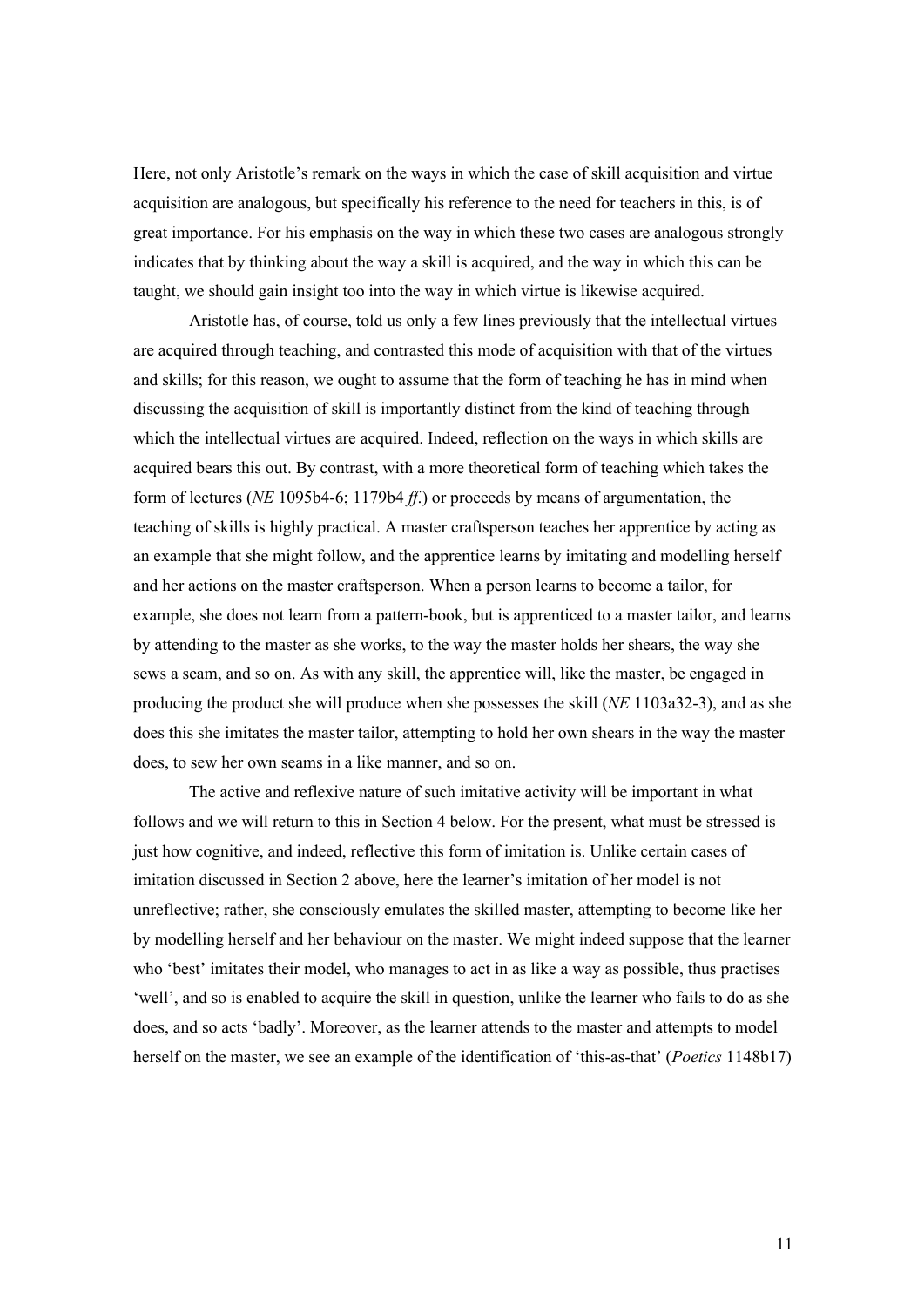– my action as like your action – and indeed of how 'through imitation [man] takes his first steps in understanding' (Poetics 1448b7-8).<sup>17</sup>

Interestingly, in Aristotle's discussion of *paideia* in the *Politics,* we see another example of cognitively rich imitative activity – albeit in a different form – and a direct statement of the positive contribution this makes to a moral learner's development*.* Where *NE* 2 offers an account in broad outline of how the moral virtues are acquired, the *Politics* offers much more detail on what the learner's habituation involves, with Aristotle describing not only the physical training that children will have to undertake as part of their habituation (133612 *ff*.), but also the role of musical education in moral upbringing (*Pol.* 8.5 *ff*.). Musical performances, identified as imitations (*mimēseis*, 1340a12), contain representations (*mimēmata*, 1340a39) of charactertypes, and for this reason, musical education can both encourage the young to take pleasure in fine actions and characters and, most importantly, to become excellent judges of such things. Musical education is thus to be encouraged from the early moments of children's education (1340b10-19), and in particular Aristotle stresses the importance of the young engaging in musical performances themselves – that is, to learn to produce such representations themselves – 'since it is difficult if not impossible for people to become excellent judges of performances if they do not take part in it' (1340b23-5).

The term *mousikē* in Greek is broader than the English 'music', and can encompass acting and storytelling, as well as singing and instrumental music, and one might therefore suppose that the *Politics* 8 discussion lends textual support to the thought that the moral learner will imitate behaviourally the virtuous agent and through such activity will be aided in the development of virtue. Aristotle's focus on rhythm (*rhythmos*) and melody (*melos*), however, strongly indicates that his main concern in these particular passages is the power of music in the strict sense of vocal and instrumental music, rather than the more 'dramatic' performances.<sup>18</sup> The evidence for our interpretation that this discussion provides is thus not direct. But what this discussion does show is not only that Aristotle clearly envisaged a positive role for some form of imitative activity in the moral development of the young – and did so despite not using mimetic language in the *Ethics* – but that the imitative activity he takes to contribute to the

<sup>&</sup>lt;sup>17</sup> The example Aristotle offers in *Poetics* 4 involves, of course, an observer of a mimetic object, rather than the producer, but it is clear that the production of an imitation will likewise require the imitator to attend to, to abstract from the relevant features of her model, and to reproduce these in her given medium. See Sherman 1989, 168 *ff*.

<sup>&</sup>lt;sup>18</sup> See Cagnoli Fiecconi 2016, 410. Cagnoli Fiecconi offers a compelling account of the role of strict musical education in the moral education of the young, and explains in particular how, through *harmonia*, *melos* and *rhythmos*, musical performances contain likenesses of character, most notably in the sense that they share the quality of being fine. Musical education thus trains the young to recognise fine actions and characters perceptually, and to pursue these for their own sake. This account, and my proposal of Section 5 below, can be viewed as complementary processes in a learner's moral education.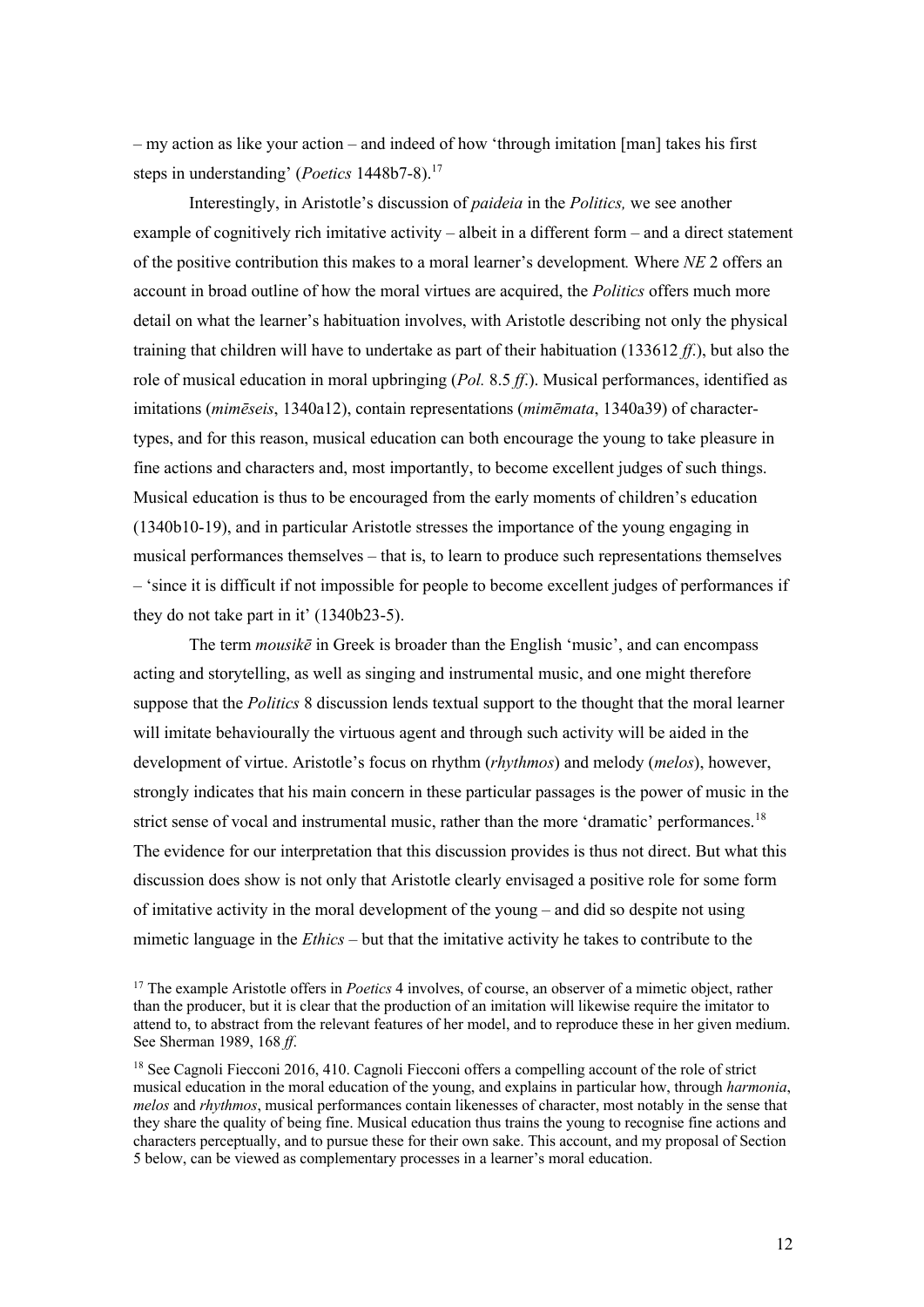development of virtue is cognitively rich, both appealing to and developing our recognitional capacities. This is a thought to which we will return.

Returning now to *NE* 2.1, whilst there are certain disanalogies between skills and virtues, Aristotle is clear that at this point in his discussion he is treating the two as strictly analogous. In the case of skills, we need teachers in order to act well and so to become skilled agents, and we have seen that he writes immediately thereafter: 'it is the same, then, with the virtues' (οὕτω δὴ καὶ ἐπὶ τῶν ἀρετῶν ἔχει, 1103b13-14). If we take seriously the role of models and reflective imitation in the acquisition of skills,<sup>19</sup> we see here a quite clear allusion to the thought that the acquisition of virtue, like skills, requires the presence of models who can guide through their example, and that a learner is enabled to act well by deliberately emulating and modelling herself on a virtuous model.

We might expand on this thought by appeal to Aristotle's discussion of 'emulation' (*zēlos*) in *Rhetoric* 2.11, in which he characterises the state of mind of those who emulate, what are the objects of emulation, and who it is that are emulated. Aristotle defines emulation  $-a$ *pathos* – as (*Rhet.* 1388a32-5, trans. Kennedy):

a kind of distress at the apparent presence among others like him by nature (περὶ τοὺς ὁμοίους τῇ φύσει) of things honoured and possible for a person to acquire, [with the distress arising] not from the fact that another has them, but that the emulator does not.

Thus, unlike the emotion of envy, where the envious person wishes to deprive the other of her goods, 'emulation is a good thing and characteristic of good people' (ἐπιεικές ἐστιν ὁ ζῆλος καὶ ἐπιεικῶν, 1388a33). Aristotle stresses that the young in particular are amongst the emulous, and moreover that the virtues, as honoured goods, are necessarily objects of emulation (1388b10- 11). The people who are emulated are those who have acquired these things and whom many want to be like (καὶ οἶς πολλοὶ ὅμοιοι βούλονται εἶναι, 1388b15-19).<sup>20</sup> This makes clear that virtuous agents are objects of emulation, particularly for the young, and in recognising the possession by virtuous agents of such goods as the virtues the young will seek to acquire these for themselves, by attempting to become like these agents.

<sup>&</sup>lt;sup>19</sup> And this the context of *NE* 2.1 in particular demands, since we need to maintain the distinction between the teaching of skills and teaching of intellectual virtues.

 $20$  The people who are emulated are those who are like the emulator in nature. One might suppose that the differences between a moral learner and a mature virtuous agent are such that the likeness between these will be strained; but the qualification that the two agents are alike 'in nature' can alleviate this worry. For further discussion of the differences between the two agents, see Section 6 below.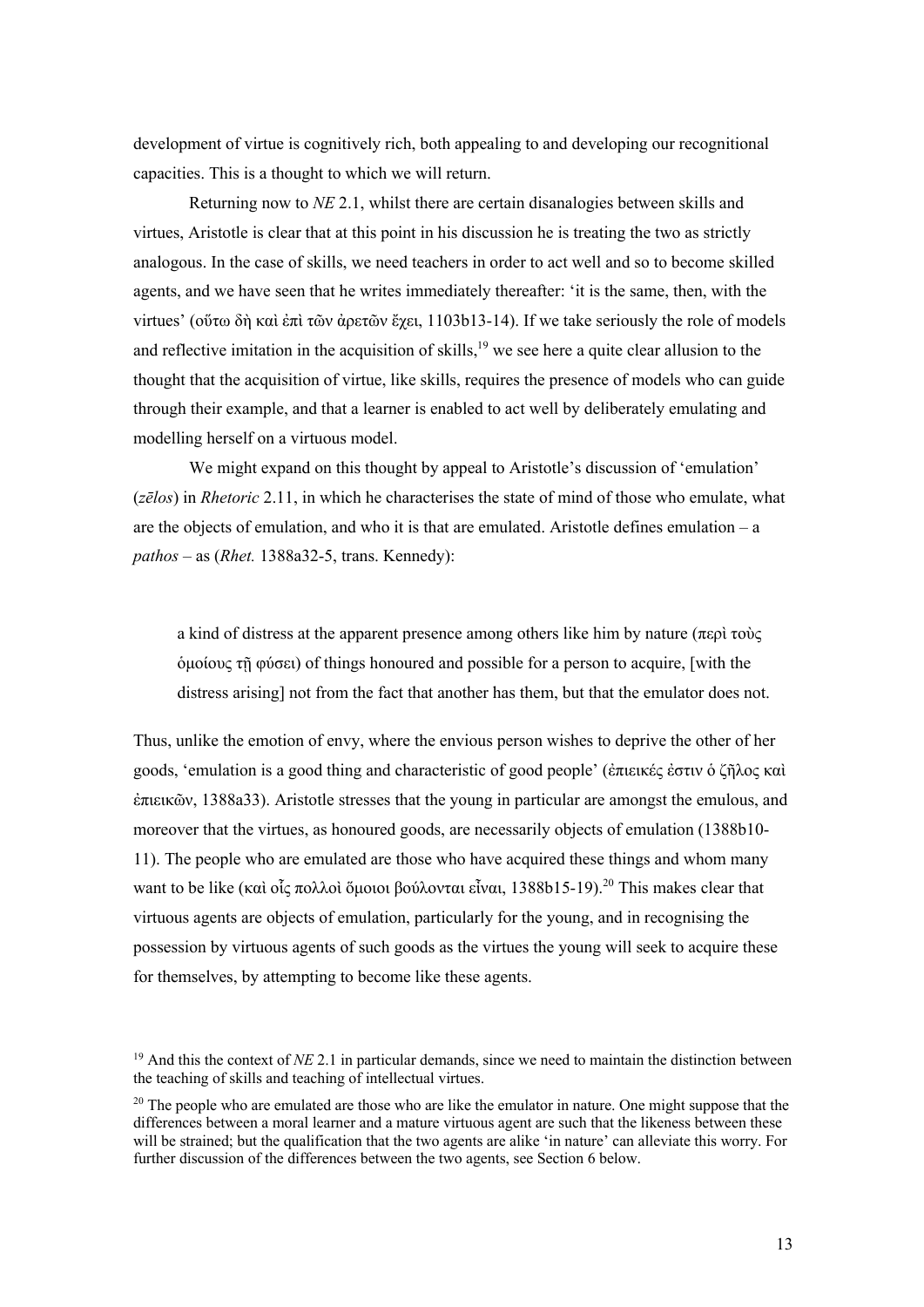We can put this thought together with the analogy with skills to come up with the following picture. A learner of a skill wishes to acquire that skill and to become like the skilled master, and does so by modelling herself and her actions on that agent. Likewise a learner of virtue wishes to emulate and to become like the virtuous agent, and – like the learner of skill – will do this by modelling herself and her behaviour on the virtuous agent. This is not a phenomenon that Aristotle picks out with technical language – he certainly does not use the language of *mimēsis* – but I will refer to this as 'emulative imitation', in order to distinguish it on the one hand from the passion of emulation (*zēlos*) alone, and on the other from those forms of imitation or *mimēsis* that are either deceptive or unreflective. So, what is it that the deliberate and reflective imitation – the emulative imitation – of a virtuous model affords a learner, and how might this help to account for our successful development as virtuous agents?

### **4. Two features of emulative imitation**

Those who have gestured towards some role for imitation in the learner's habituation, and in particular to the importance of our natural imitative tendency, have tended to emphasise the way in which, thanks to her imitative tendency, a learner will be encouraged to perform the actions that a virtuous agent performs (see n. 6 above). Yet such an account of the contribution of imitation to the learner's development would be unsatisfactory given our explanatory task as I presented it at the outset. Our task is to shed light on what the learner's practice involves, and to explain how a moral learner, from not acting virtuously, comes to acquire virtue and to act as the virtuous agent does. So far, this suggestion merely posits that, through imitation, a learner will be able to practise performing virtuous actions; it sheds little light on this process nor does it explain how, through her practice, the learner comes to meet the conditions of virtuously performed action.<sup>21</sup>

 $21$  Some also appeal to the example of a virtuous agent to explain how a learner might come to acquire knowledge of virtuous action (see, for example, Taylor 2006; cf. Vasiliou 2011). Given Aristotle's remarks on the nature of virtuous action and its non-codifiability, it is after all difficult to see how a learner could arrive at knowledge of virtuous action but through the example of an agent who is aware in any given situation of what the appropriate action is. Now, it is surely correct that knowledge of virtuous action will require a learner to have had some exposure to such action, to have seen the variety of situations that call for it, and the variety of forms that such action can take. And it is surely correct, too, that this is best afforded through the example and guidance of a virtuous agent. This is no doubt one of things that a virtuous model provides for a moral learner. Yet this in itself does not explain why imitation should be thought to play a crucial role in the development of virtue, since the kind of knowledge described thus far could surely be gained simply through the *observation* of a virtuous model. Moreover, even if we were to grant that the knowledge of virtuous action of the sort described above could not be gained through mere observation, but requires – for some reason to be explained – the learner to be actively imitating her model, this proposal tells us nothing of how the motivational condition on virtuously performed action comes to be met.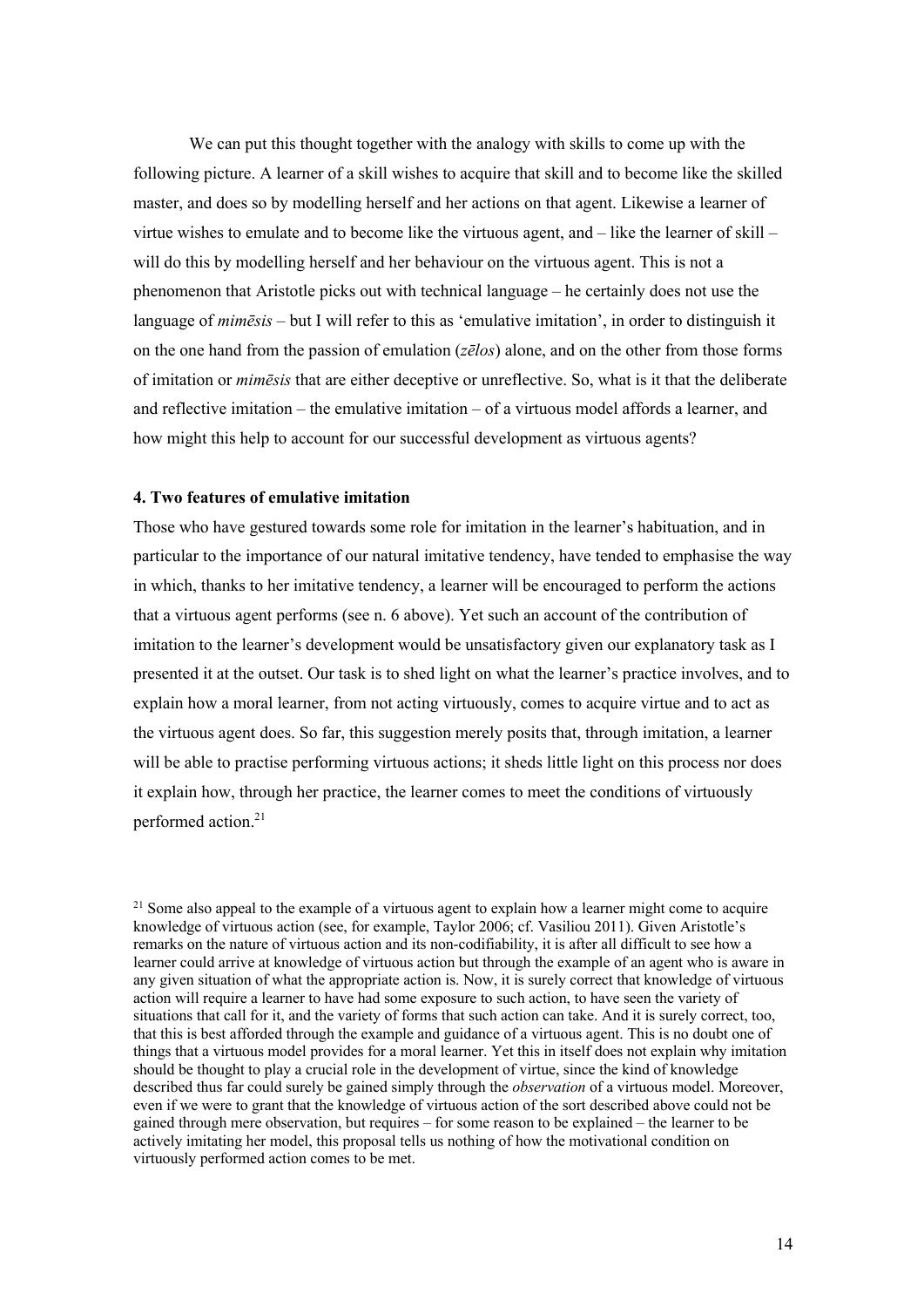That emulative imitation requires the learner to *do* something, however, does point to a way in which the learner's imitation of a virtuous agent might importantly contribute to the development of virtue. For, insofar as emulative imitation requires the imitator to be active and to produce an imitation *herself*, it is also importantly reflexive.<sup>22</sup> We already saw a hint of this in the description of the learner of a skill, but to bring out this feature further, we might also contrast emulative imitation with the mere observation of an agent. Where in cases of observation the observer's attention will be focused on whatever is being observed, an imitator must attend not only to her model, but also to herself and her own circumstances, as she attempts to produce her imitation. In particular, emulative imitation requires an agent to reflect on what it would be for *herself* to act as, or to otherwise *be like*, the model she has adopted. Since a mere observer is not required to do or produce anything in the way that an imitator is, the question of what would be required for oneself to be or to act in a certain way does not necessarily get raised when simply observing the actions of another.<sup>23</sup> That this question does get raised when one engages in emulative imitation already points to the richness of the kind of understanding that can be gained through the imitation (as opposed to mere observation) of an agent.

There is, however, a second feature of emulative imitation that will be important in explaining its contribution to the learner's development (a feature, again, that marks it out from the mere observation of another), which we can arrive at by reflecting on the object of the learner's imitation. For it is the virtuous *agent* whom the learner seeks to emulate and so imitate – she is not merely imitating her actions<sup>24</sup> – and the emulative imitation of a virtuous (or other) *agent* cannot consist merely in copying that agent's actions. Actions are, after all, simply the medium in which a character state is manifested, but they are neither wholly indicative nor exhaustive of a character state. Not only can actions be performed either by chance or simply

<sup>23</sup> I thank Ursula Coope for drawing this important feature of imitation to my attention.

<sup>&</sup>lt;sup>22</sup> Interestingly, we see a similar account in Plutarch's account of how we make progress in virtue. It is the translating of our judgements into deeds, 'and not allowing our words to remain mere words, but to make them into actions' that is a specific mark of progress. We must not merely commend and admire others, but like Themistocles emulate and imitate as well (84b-c). The person making true progress in the development of virtue: '*[compares] himself with the deeds and conduct of a good and perfect man*, and being pricked by the consciousness of his own shortcomings, yet at the same time rejoicing because of his hope and yearning, and being filled with an urging that is never still . . . so great is his craving all but *to merge his own identity in that of the good man*. And this is the proper feeling of true progress: to love and cherish the disposition of those whose deeds we emulate, and always to make ourselves like them with good will that pays them good honour' (Plutarch, *How a Man May Become Aware of His True Progress in Virtue* 84D-E, trans. Babbitt 1923 with modifications).

 $24$  I am grateful to M. M. McCabe who encouraged me to see the important difference between the imitation of actions and of agents. McCabe argues for this as the correct interpretation of Plato's views on imitation in moral development also.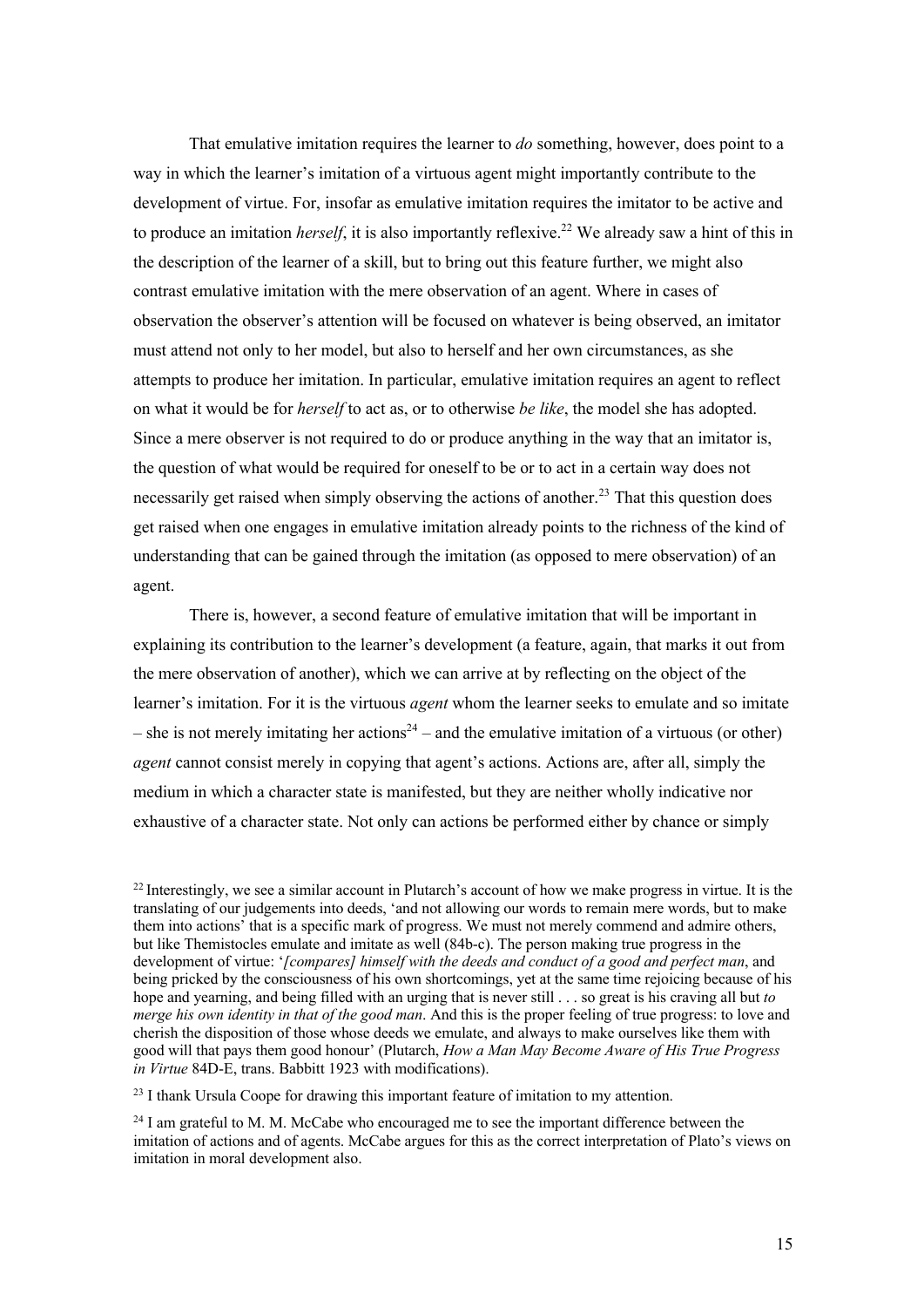under instruction (*NE* 1105a17 *ff*.), and thus alone serve as no true indication of character, but the case of the enkratic agent makes especially clear that if the imitator were merely to perform certain actions, she would be no more imitating the virtuous than the enkratic agent. A character state comprises, amongst other things, the agent's epistemic states and motivational tendencies (see e.g. *NE* 1105a32, 1120a23-7) and, in general, the way in which she perceives the world, what she sees as valuable, and so on (see e.g. *NE* 1099a22-4, 1144a32-4). Thus, to imitate an agent in the emulative sense, I submit that the imitator must attempt to adopt her perspective. She must try to see situations as her model does, and inhabiting this perspective, to then act as her model would in a given situation. Rather than merely copying the temperate agent in refusing a second piece of cake, the imitator – on the model I am proposing – will adopt the temperate agent's perspective, and attempt to see, as if through her eyes, that the second piece of cake is one too many and for this reason is something to be refused. Where the mere observation of an agent and the actions she performs takes place from the outside, as it were, the emulative imitation of an agent requires an imitator to 'get inside' that agent.

### **5. Imitating the virtuous agent**

With these features of emulative imitation in view, we can ask how imitation, thus conceived, might contribute to the development of virtue. Let us begin with the second feature – the adoption of the virtuous agent's perspective – and ask what it is about inhabiting this perspective that might help to explain how a learner comes to act virtuously.

Setting aside for one moment that it is the *virtuous* agent's perspective which the moral learner adopts, one thing that imitation, so conceived, achieves is that it obliges the learner to stand outside her own initial perspective and step away – even if just momentarily – from her own particular concerns. From this, it does not follow that the learner will be on her way to acquiring *virtue*, but even doing this shows some form of development on the part the learner, in terms of both her view of the world and the way in which she acts. In adopting the perspective of another, a learner's view of the world becomes enlarged, since the world is then viewed from at least two perspectives. But it is also already importantly altered, for, in stepping outside her own initial perspective and inhabiting the perspective of another, she is required to see the world as structured not simply so as to serve her own immediate inclinations. When faced with a particular situation, she will be required to look at the world and consider not what in the world might bring her pleasure, say, or serve her immediate desires, but to consider instead what features of the situation would be salient to the agent whose perspective she is inhabiting.

Not only does a learner's view of the world already begin to alter, but the imitation of another and adoption of another's perspective also begins to effect a change in the way she acts.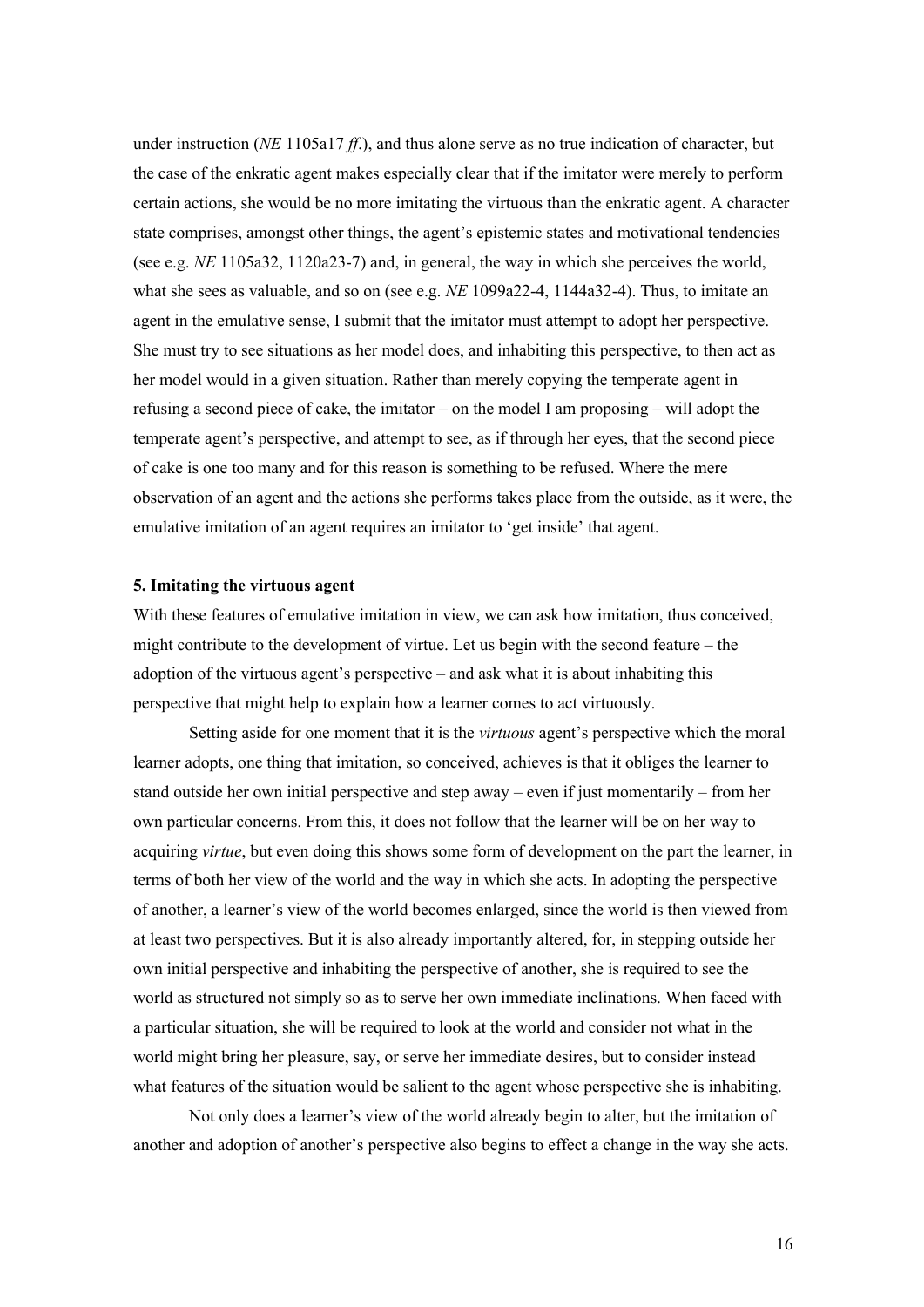For where a learner may previously have acted on her own immediate inclinations, in being obliged to consider a situation from another's perspective the learner will already be required not to act in whatever way she is immediately inclined to; she will be required to pause before acting, at least, and to assess the situation from a different perspective. Thus, she will already be engaged in a more mature form of action, involving a more panoramic view, as it were, of the situation and the recognition of factors other than those which relate to one's own immediate pleasures and inclinations.

But what is it that the adoption of the *virtuous* agent's perspective in particular affords? At least one answer is that this perspective affords the learner a certain insight into the actions that a virtuous agent performs, a certain insight that is perhaps less readily available when simply observing that agent. Observed from the outside, the learner may see the virtuous agent performing a certain action-type – sharing her belongings, standing at her post – but, in adopting that agent's perspective, she is invited to see what the virtuous agent saw when she acted. What features of the *situation* were salient to the virtuous agent: to what features was she responding when she acted? What, to the virtuous agent, are the salient features of her *action*: what makes this a fitting response to the situation, and so on? Those features of the situation and action that are salient to the virtuous agent may not have been apparent to the learner prior to her adopting the virtuous agent's perspective.<sup>25</sup> She learns, then, not as a mere observer would, that the virtuous agent performs certain action-types, but rather she learns to see these actions as proper responses to the situations in which the virtuous agent finds herself. She learns to recognise the features of a situation that call for virtuous action, and those features of the action that make it a fitting response. But, more than that, I suggest that in coming to see what is salient to the virtuous agent, the learner is also enabled to better appreciate the value of virtuous action that is grasped by the virtuous agent.

Aristotle makes clear throughout the *Ethics* that virtuous actions have the quality of being fine (e.g. *NE* 1099a7-15, 21-4; 1116a10-12; 1120a11-15), and it is for the sake of this quality that the virtuous agent performs such actions (*NE* 1120a23). It is generally understood that this is the quality that makes virtuous actions worth choosing for their own sakes, and the quality that is grasped by the virtuous agent when she acts in this way.<sup>26</sup> Aristotle does not

<sup>&</sup>lt;sup>25</sup> By analogy, we can imagine a non-wheelchair user who is not fully aware of the obstacles faced by a wheelchair user in navigating a university campus; when she adopts the perspective of the wheelchair user, however, suddenly the number of staircases, narrow doorways and lack of ramps become salient to her.

<sup>&</sup>lt;sup>26</sup> Aristotle does not say in *NE* 2.4 what it is to choose an action for its own sake, but the locution appears to be replaced in subsequent books by the talk of 'acting for the sake of the fine' or 'choosing for the sake of the fine' (e.g. 1120a23-7; 1122b6-10). Virtuous actions have the quality of being fine, and many commentators have thus reasonably supposed that to choose an action on account of its fineness is to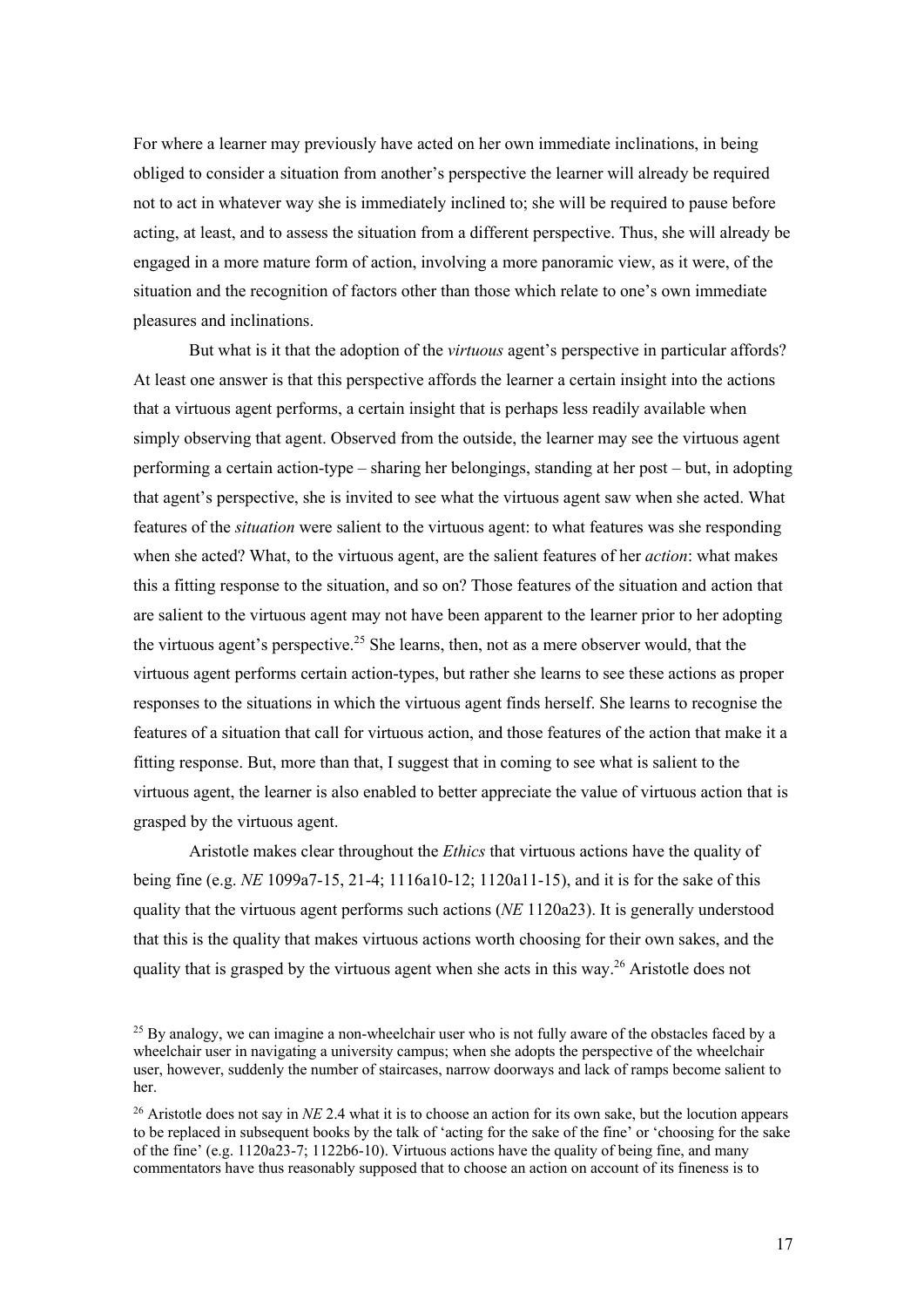elaborate on what the fineness of virtuous action consists in, though some indication is offered in his summary of the mean in action at *NE* 2.9, where he reminds us that mean actions involve acting towards the right person, at the right time, for the right end, in the right way, and so on, and concludes that 'doing these things well is thus rare, praiseworthy and fine' (1109a28-30). Actions in the mean, Richardson Lear (2006, 118-22) has insightfully shown, display features associated with the fine in other works, namely a certain order (*taxis*), symmetry (*summetria*), and definiteness or boundedness (*to hōrismenon*) (*Metaph.* 1078a36-b1). <sup>27</sup> They likewise accord with worth (*kat' axian*) and are above all fitting or appropriate (*prepon*) (*EE* 1249a8-10; see also *Topics* 135a13).

Aristotle says little about how we apprehend the fineness of virtuous actions, but we can usefully distinguish between an ability to identify an action as fine on the one hand, and a fuller appreciation of its fineness on the other, where the latter is afforded by a certain recognition of and attention to its fine-making features. We might suppose that a subject could identify certain actions as fine – at least in quite obvious or paradigmatic cases – without fully appreciating or attending particularly to the features in virtue of which they are fine.<sup>28</sup> A subject who is sensitive to the fine-making features of these actions, by contrast, will have a fuller appreciation of their fineness; something richer than a mere capacity to identify actions as fine.<sup>29</sup> That subjects might have a more superficial grasp of the fineness of an object on the one hand, and a fuller appreciation of its fineness on the other, can be brought out by reflection on the case of music, which Aristotle frequently takes as analogous to the virtues (see esp. *NE* 1170a7-11). Many untrained listeners are able to identify certain familiar compositions as fine, without being particularly sensitive to the features in virtue of which they are fine. A trained listener, by contrast, is sensitive to the fine-making features of compositions – she can pick these out, she attends to them, and so on – and thus can not only identify such compositions as fine, but will have a fuller appreciation of their fineness.<sup>30</sup> Moreover, this sensitivity to the fine-making

choose it for its own sake. See especially Cooper 1996, 113; Richardson Lear 2006, 117; Moss 2012, 207; cf. Tuozzo 1995, 130.

 $27$  On the equivalence of fine actions and mean actions, see also Coope 2012, 155-6; Cagnoli Fiecconi 2016, 416-17.

<sup>28</sup> This is something of which various agents may be capable, and without adopting the perspective of the virtuous agent.

<sup>29</sup> This 'appreciation' need not be cast in intellectual terms, nor yet amount to a full and articulate understanding, though such sensitivity to the fine-making features of virtuous actions and fuller appreciation of their fineness may represent the seeds of full understanding and grasp of 'the why' (*dioti*).

<sup>30</sup> Their 'training' need not be intellectual – the claim is not that one needs training in harmonics, say, to appreciate the fineness of a composition, though of course such training may help to bring out certain features of the composition. The trained listener may instead be one who has listened for a long time and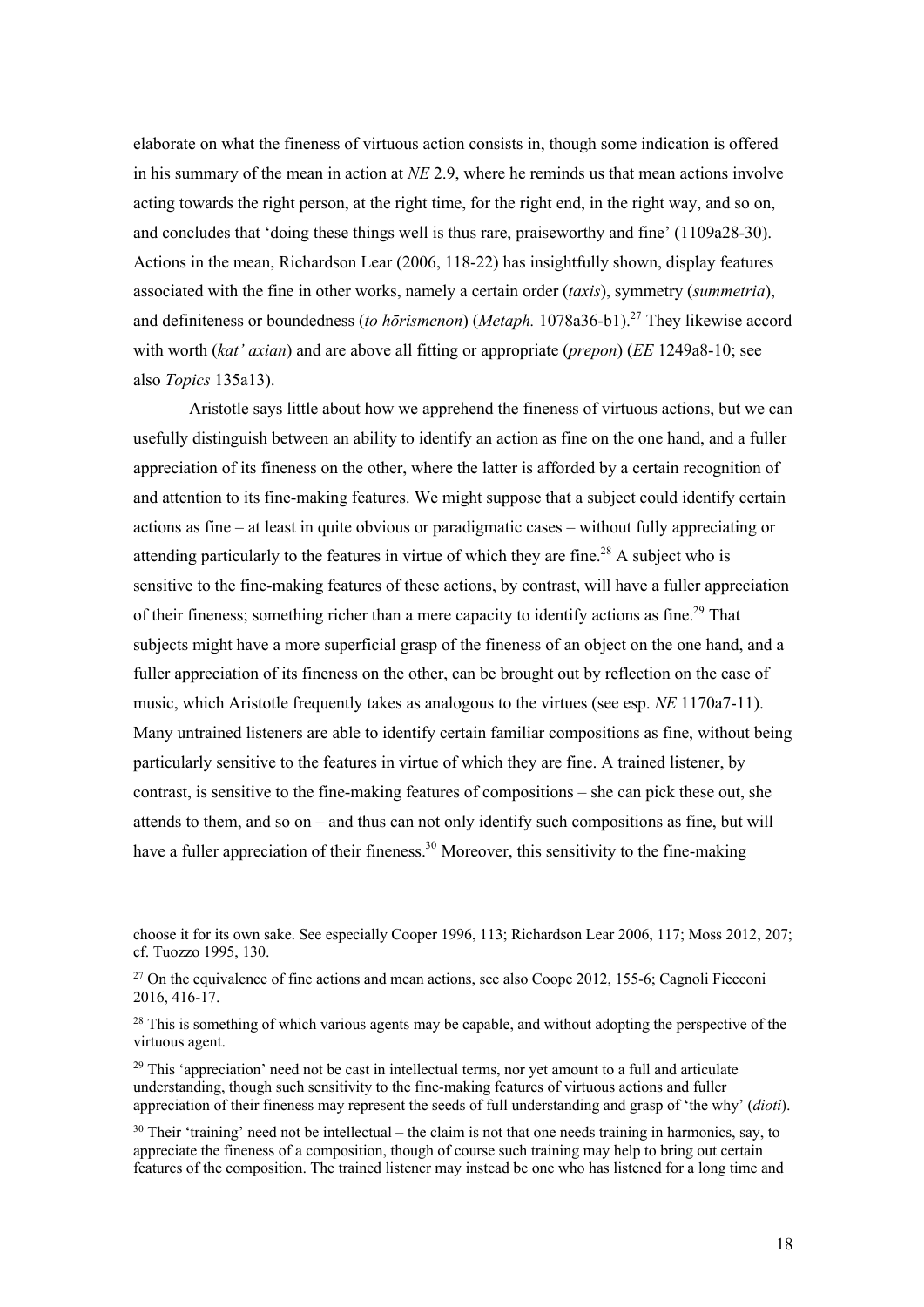features of compositions will enable her to grasp the fineness of movements that an untrained listener may not be able to identify as such, their fineness being less manifest than in more obvious cases.

Likewise, in the case of the virtues, I suggest that when an agent is sensitive to the finemaking features of an action – when she is able to pick these out, and / or is attentive to these in other ways – she will have a fuller appreciation of the fineness of that action. Moreover, like the trained listener, she will be a more reliable identifier of fine actions, particularly in less paradigmatic or more difficult cases, being able to recognise the fine-making features of such actions and the situations in which they are performed. And this, I submit, is afforded by the adoption of the virtuous agent's perspective. In attempting to see what the virtuous agent sees when she performs virtuous actions, the learner brings into view the features of the situation and action in which its fineness is manifested, and in this way is enabled to more fully appreciate the fineness of virtuous actions. This is not to say, of course, that for all fine-making features of all virtuous actions, such features will come into view only if the virtuous agent's perspective is adopted; there may be particular features of particular actions that come into view in some other way.<sup>31</sup> The adoption of the virtuous agent's perspective, however, allows the learner to bring into view more than the occasional fine-making feature of certain actions. It allows her to see the fine-making features of virtuous actions over a broad range of cases and to develop an overall sensitivity to such features. In this way, the adoption of the virtuous agent's perspective affords a full appreciation of the fineness of virtuous action and enables the learner to reliably identify fine actions.

The adoption of the virtuous agent's perspective does not, however, merely enable the learner to appreciate the fineness of the virtuous agent's actions – to appreciate a certain quality in the actions of *another*, that is – but also enables her to envisage opportunities for fine action herself. Recall that when an agent engages in emulative imitation, she is required to ask what it would be for herself to act or to be like the agent whom she is imitating. In imitating the virtuous agent, the moral learner will be required to view her own situation from the perspective of the virtuous agent, and to consider what features of her own situation would be salient to that

learned to attend to certain features of compositions – to recognise certain chords or arrangements, say – namely those things in virtue of which a composition is fine.

 $31$  Some may simply be salient. Or perhaps other concerns of the agent might help to bring certain features into view incidentally; someone seeking to please might be more alert to the joy brought to the recipient of a generous action, which may be one of its fine-making features. Though note that such a person (on the lookout for things that please) might be liable to overlook certain fine-making features of a given just action, say, where that action is not one that brings pleasure to both sides. The person adopting the virtuous agent's perspective, however, would recognise the fine-making features of the just action. There might moreover be complementary strategies for bringing certain fine-making features of virtuous action into view, such as musical education (see n. 17 above).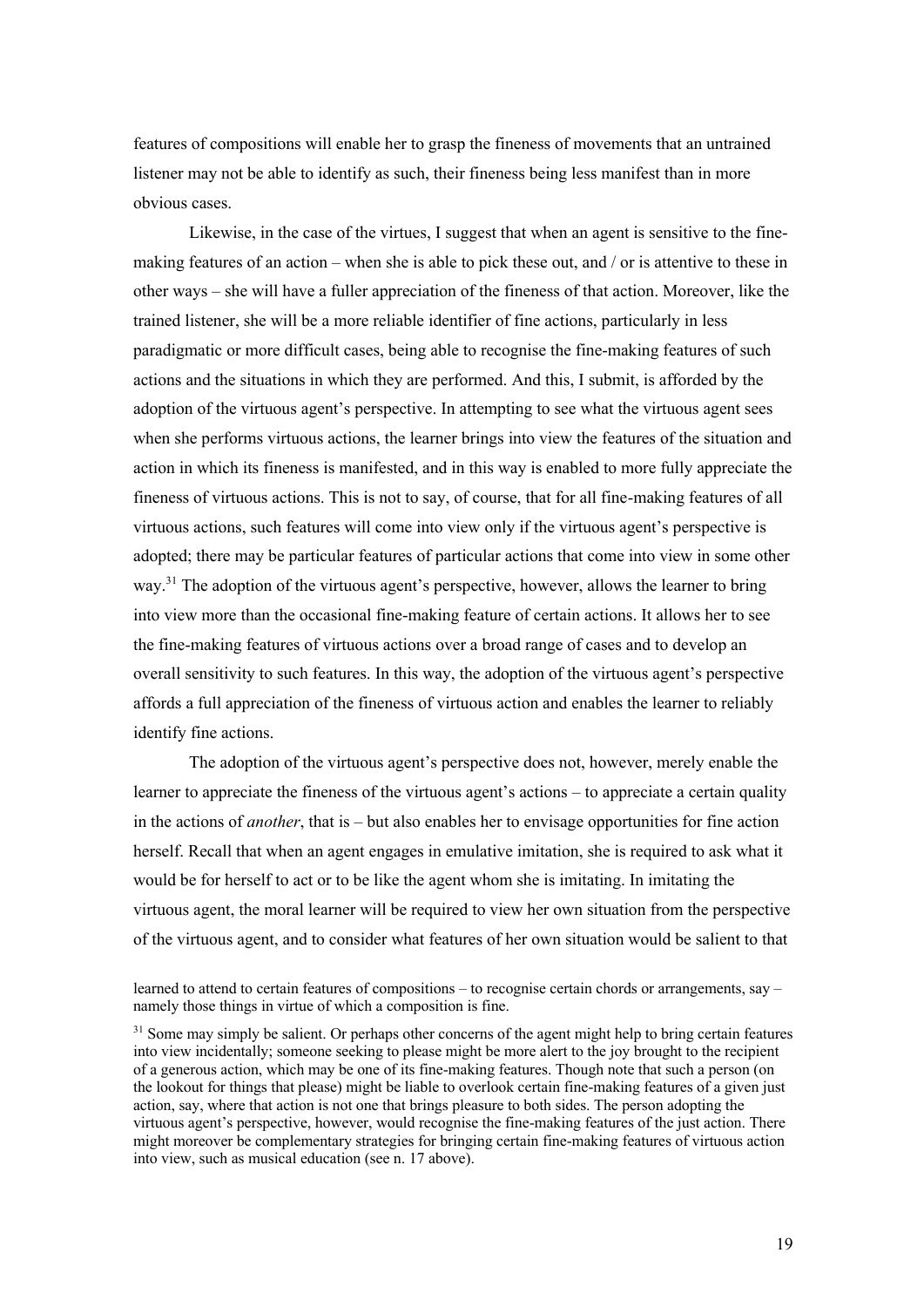agent; with this in view, she can see what it would be to do as the virtuous agent does in that situation. The features of situations and the actions that they call for that are salient to the virtuous agent will, of course, be those features that make the action fine, and so, in adopting the perspective of the virtuous agent and attempting to see her own situation in light of this, the learner will learn to see opportunities for herself to engage in fine action.

So understood, this suggests a way in which, through the imitation of a virtuous agent, the learner may come to meet the knowledge condition of virtuously performed action, insofar as she is aware of what fine actions consist in and how to go on finely herself in the future.<sup>32</sup> But not only does this ability to appreciate the fineness of virtuous actions and to recognise opportunities for such actions enable the learner to come to meet the knowledge condition, it enables her to come to meet the choice condition also. For the very thing that reveals to an agent how she should go on in a particular situation is also the very thing that makes that action worth choosing for its own sake.

We have noted already that Aristotle tells us little about the fine as such – his remarks on the fine are scattered and often made in passing – but he does tell us in *NE* 2.3, 1104b30-2 that:

there are three objects of choice (τῶν εἰς τὰς αἱρέσεις) and three objects of avoidance (τῶν εἰς τὰς φυγάς): [the] fine, beneficial and pleasant, and their contraries, [the] shameful, harmful and painful. About all these, then, the good person is correct and the bad person is in error, especially about pleasure.

The first sentence is most naturally read as a psychological claim: 'there are three kinds of things that we, as human beings, choose: the (real or apparent) fine, the beneficial and the pleasant';33 whilst the second sentence explains that the virtuous agent gets things right insofar

 $32$  This is quite different to the supposition that the knowledge condition could come to be fulfilled by merely observing the types of actions that the virtuous agent performs. Indeed, it is not clear that the knowledge condition *could* come to be fulfilled in that way, since a particular action type might count as virtuous in one circumstance, but not be so in another.

<sup>&</sup>lt;sup>33</sup> One might attempt to read the first sentence as strictly normative, to the effect that 'there are three things we ought to choose: the fine, the beneficial and the pleasant . . . and the virtuous agent gets things right in choosing these things'. If this were what Aristotle meant, however, we might expect him to use *haireton* (choiceworthy; to be chosen) as he does elsewhere (*NE* 1097a32), rather than *tōn eis tas haireseis*, which is more suggestive of there being three kinds of things that we in fact choose. We might also expect a more explicit explanation about the way the bad person is in error, as compared with the virtuous person, especially the way they are in error about pleasure. For it cannot be that they fail to choose pleasant things. On the psychological reading, the claim about correctness is clear: since the first sentence essentially asserts that we all choose what we take to be fine / pleasant / beneficial, the following claim about correctness is naturally read as asserting that the virtuous agent is correct insofar as she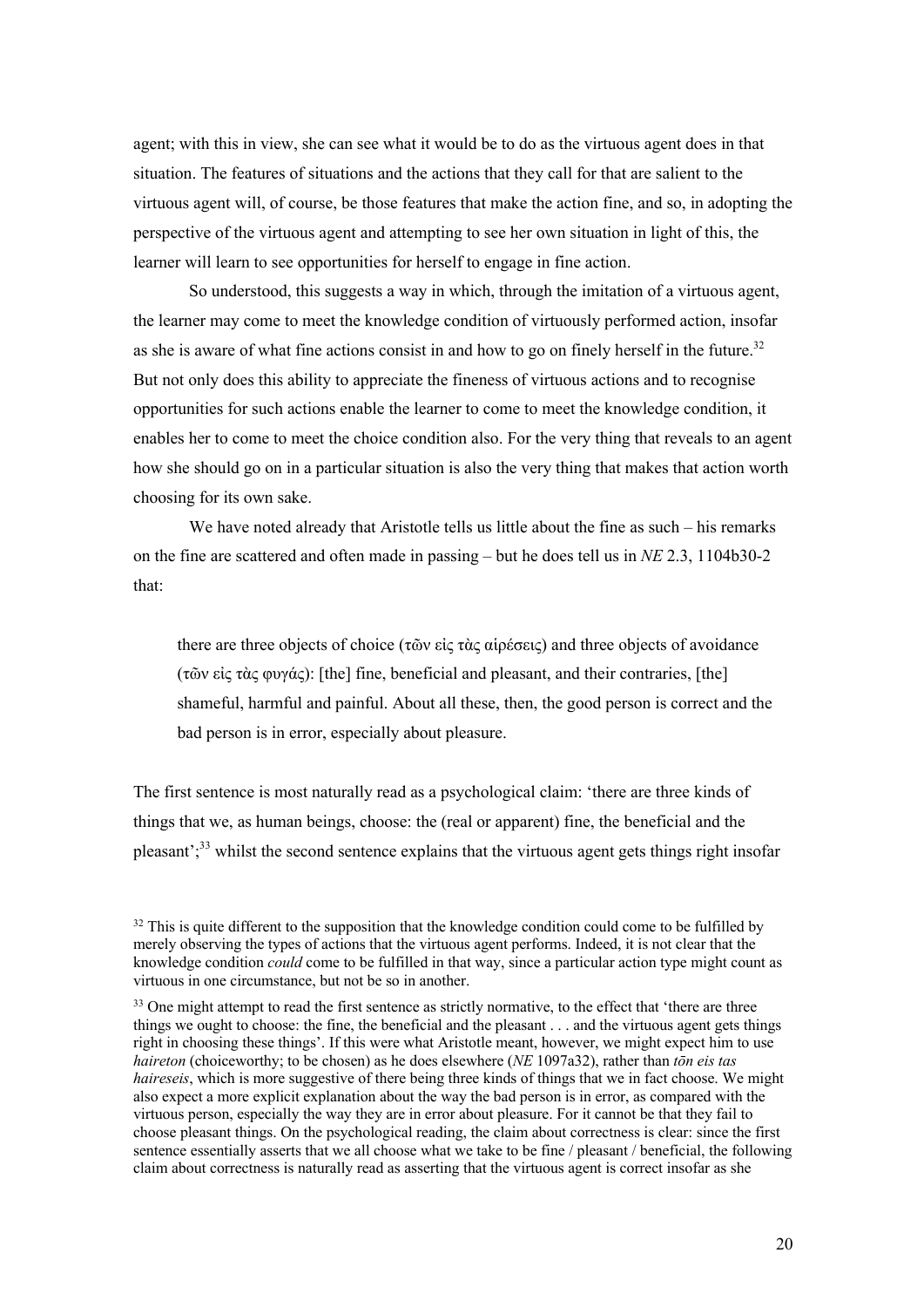as she chooses what is truly fine, beneficial and pleasant.<sup>34</sup> So understood, Aristotle is making a point he makes elsewhere about pleasure and pain, namely that to find something pleasant is for it to appear as an object or choice or pursuit, whereas to find something painful is for it to appear as an object of avoidance (see e.g.  $DA$   $431a8-16$ ). So too then for the fine and the shameful (and the beneficial and harmful too). For something to appear fine, so it would seem, is for it to appear as an object of choice, whilst for something to appear shameful is for it to appear as an object of avoidance. Other passages also support this thought, pointing to the positively valanced and motivating character of the fine. In his discussion of the voluntary in *NE* 3.1, for example, Aristotle twice refers to the apparent power of the fine to compel us to act (HIOa4-5, b9-IO), situating it alongside two other inherently motivating phenomena: fear and pleasure. Aristotle does not, of course, claim that actions performed for the sake of the fine are compelled (in the sense that we are compelled by a tyrant, say) and thus involuntary. Yet his acknowledgement that we might take there to be something compelling about the fine, like fear and pleasure, lends support to the thought that there is something inherently motivating about the fine, just as in the case of pleasure and fear.

Indeed, throughout the corpus Aristotle makes various remarks which reveal the fine to be positively valanced. Aristotle tells us that things that are fine are pleasant by nature (*NE*   $[1099a13]$ .<sup>35</sup> He also makes numerous references to the connection between the fine and what we praise or honour ( $NE$   $III3b25$ ;  $EE$   $I248b19-20$ ; *Rhet.*  $I366a33-4$ ). When we see another's action as fine, we see it as admirable and praiseworthy, just as when we see an agent's action as shameful, we see this as condemnable. Putting these various thoughts together, then, this suggests that in the case of our own prospective actions, when we see a course of action as fine, we see this as worth choosing on account of this quality.<sup>36</sup> And this ability to recognise

chooses what is truly fine/pleasant/beneficial, and the bad person is in error about these things – especially about what is pleasant.

<sup>34</sup> Cooper (1996, 109-14) argues that the fine is the object of spirited desire (*thumos*) (just as pleasure is the object of *epithumia*), though he does not claim that it is the immediate object of *thumos* in general (i.e. in children and animals) but only for the virtuous person (110). Grönroos meanwhile, seems to take the fine as the immediate object of *thumos* in general, for he writes that *thumos* is a 'basic, inborn desire that requires only stimulation by means of exposure to the fine in order to be activated' (2007, 265 n. 33). I do not make any claims about what kind of desire has the fine as its object; my concern is rather with the inherent motivating quality of the fine, as suggested by the *NE* 2.3 passage and those passages noted below.

<sup>35</sup> 'To lovers of the fine what is pleasant are things pleasant by nature'. Note also that virtuous (i.e. fine) actions are pleasant 'in their own right' (*NE* 1099a14-15).

<sup>36</sup> So, in the case of courage, say, it 'chooses and stands firm because that is fine (*hoti kalon*) or because anything else in shameful (*hoti aischron*)' (*NE* 1116a11-12); 'the brave person acts because of (*dia*) the fine' (*NE* 1116b30-1); 'the brave person . . . stands for against what is and appears frightening to a human being; he does this because it is fine to stand firm and shameful (*hoti kalon kai aischron*) to fail' (*NE*  1117a16-17).There are, Aristotle seems to allow, people who perform what are in fact fine actions, but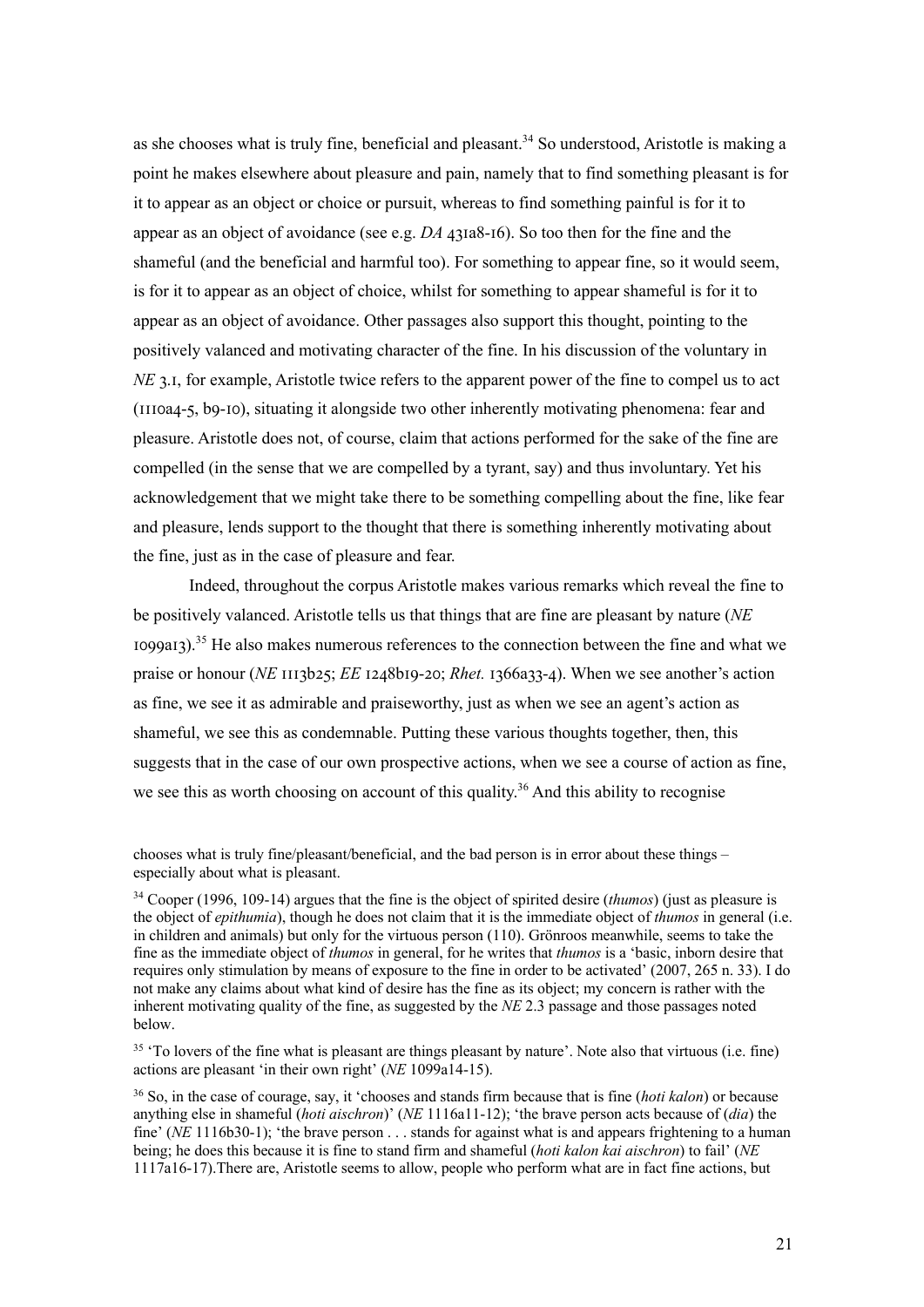opportunities for fine action, I have argued, is developed through the adoption of the virtuous agent's perspective.

In short, then, by imitating the virtuous agent and adopting her perspective, the learner gains a fuller appreciation of the fineness of virtuous action and does this by seeing those features of a given situation and action in which the action's fineness is manifested. Moreover, from this perspective she is enabled to read the situations in which she finds herself in terms of the opportunities they afford for fine action. In representing prospective fine actions to her herself, the learner will see such actions as worth choosing for their own sakes, for this is what it is to see a prospective course of action as the fine thing to do.

# **6. Some issues considered**

We have before us an account of how, through the imitation of a virtuous agent and adoption of her perspective, a learner comes to appreciate the fineness of virtuous action, to see opportunities for herself to engage in such action, and so to choose such action for its own sake. I will end this paper by addressing a number of questions that might arise in connection with this account, particularly if we recall that for Aristotle habituation must start from early childhood (*NE* 1104b11-12).

One concern that might be raised is that the model of imitation that I have proposed – involving the adoption of another agent's perspective, rather than the mere copying of actions – appears very demanding, particularly for a young learner. Could this form of imitation really be undertaken by the young learner? Yet it is a form of imitation we see even in children's games. Consider, say, a group of children playing doctors and patients. The child playing the doctor does not simply copy the actions she has seen a doctor perform, such as holding a stethoscope up to the chest of her patient; this is no doubt *part* of her imitation of the doctor, but in inhabiting the role of the doctor, she also adopts the perspective of the doctor and sees opportunities for providing 'medical care', where she did not previously. Her playmate's scratched knee affords the opportunity for bandaging (which it did not in a game of astronauts), as do her broken teddy-bears, and so on. The learner's ability to inhabit the perspective of the

who are not motivated by this quality. But note Aristotle does not say that in such cases they see the course of action as the *fine* thing to do. Those agents who act to avoid reproaches or legal penalties (*NE*  1116a19), say, are not described as seeing the fineness of such action (see also those of a 'Spartan disposition' described in *EE* 8.3). Indeed, he tells us in *NE* 10.9 that whilst the well brought up love what is fine and good, the many 'obey fear, not shame; they avoid what is base because of the penalties, not because it is disgraceful' (1179b11-12). This, it turns out, is because 'they have not even a notion (*oud' ennoian*) of what is fine and truly pleasant, since they have had no taste of it (*ageustoi ontes*)' (1179b15- 16).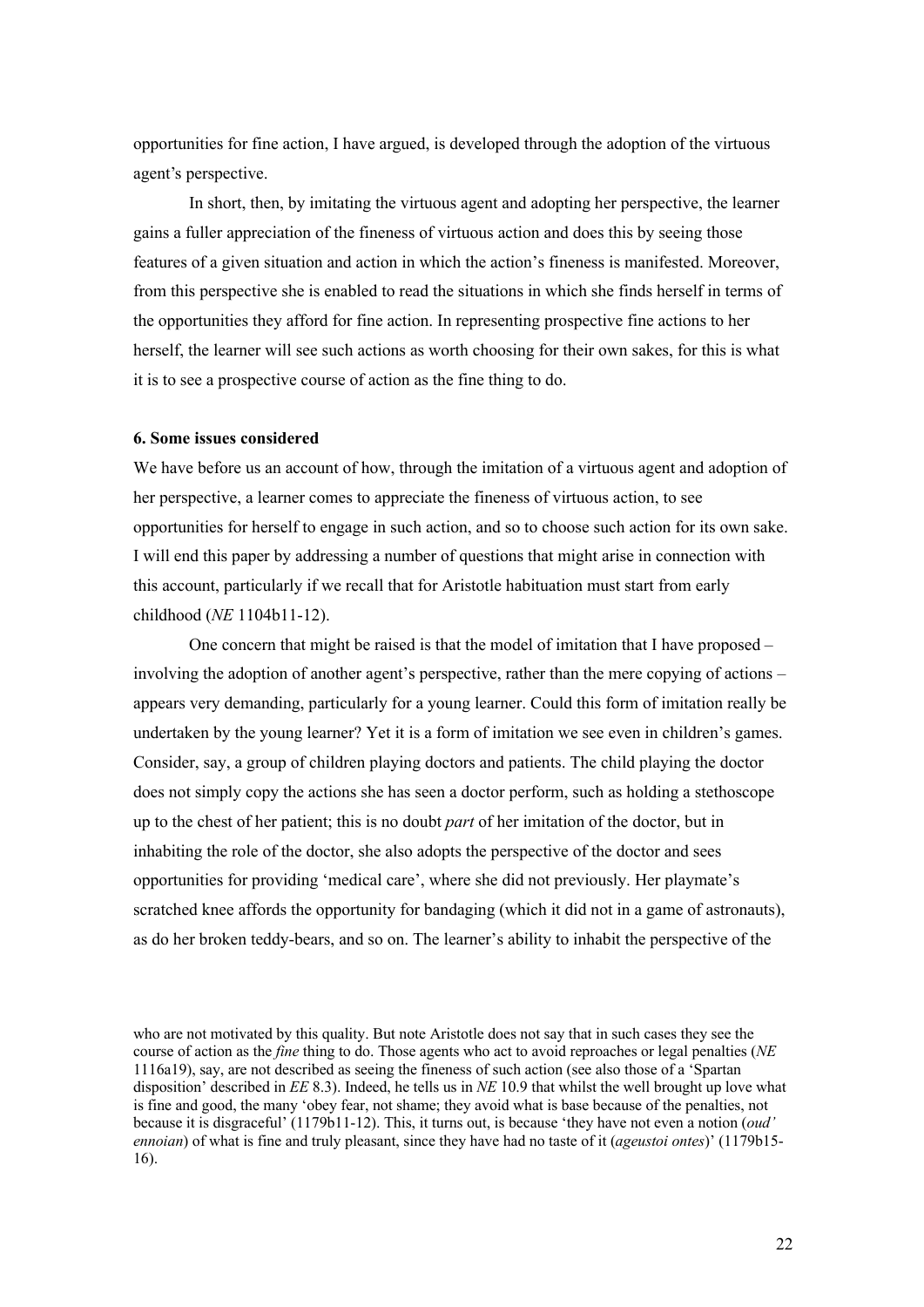virtuous agent may be somewhat more limited at an earlier age, but this is surely a capacity that will develop as she matures.

It thus being granted that even a young learner can engage – to some extent at least – in the emulative imitation I have been describing, a more pressing issue concerns just how it is that a child could imitate a virtuous agent. For we might reasonably assume that the differences between the two agents, the kinds of situations each face and the kinds of actions each are capable of performing, are simply too vast for a learner successfully to imitate a virtuous agent. The courageous agent stands firm on the battlefield or stands up for the principles she rightly endorses, and whilst it is easy to see how her virtuous *friend* could imitate her in this (*NE*  1172a8-14), it is much harder to see how this is possible for a child. It is worth reminding ourselves, however, that in imitating an agent a learner is not required to perform the exact same action types that she performs. Whilst a virtuous agent displays courage on the battlefield, a learner will be required to reflect on what it would be for her to show courage in the kinds of situations she faces. The virtuous agent does not shy away from apparently fearsome things, and regards the situations she faces as fearsome (or confidence inspiring) to the appropriate degree. Likewise, a young student of virtue may learn to show courage by not shying away from her neighbour's fearsome-seeming dog, and learning to see this not as a creature to be fled from. The generous agent does not covet her wealth or possessions and is not pained when she donates large amounts of her salary to charity; a young child does not have the means to make large charitable donations, but she can learn to see her pocket money not as something to spend only on herself, but as something she could spend also on others.

This raises the question of whether the actions performed by a very young learner can be said to be virtuous actions, or 'what the virtuous person would do' (*NE* 1105b5-7). This is not the mistaken thought that a learner as such is incapable of performing 'truly' virtuous actions; both Aristotle's habituation thesis and defence of this in *NE* 2.4 show that a leaner can perform genuinely virtuous actions. The point is rather that the actions that a very young learner is capable of performing might be too quotidian to count as virtuous actions, and that as such this learner cannot, at this stage, be said to be doing 'just and temperate things' as Aristotle demands.<sup>37</sup> Perhaps this is so, and in which case we should perhaps grant that the habituation process is one that might involve a series of stages: in the very early stages it may be the case that a young learner does not yet strictly do 'just and temperate things', but as she develops and the situations she encounters become more complex, she is afforded more and more opportunities to do as the virtuous agent does. A strength of the interpretation of the learner's

<sup>37</sup> I thank Joachim Aufderheide for pressing this issue, and for his suggestion about the stages of habituation.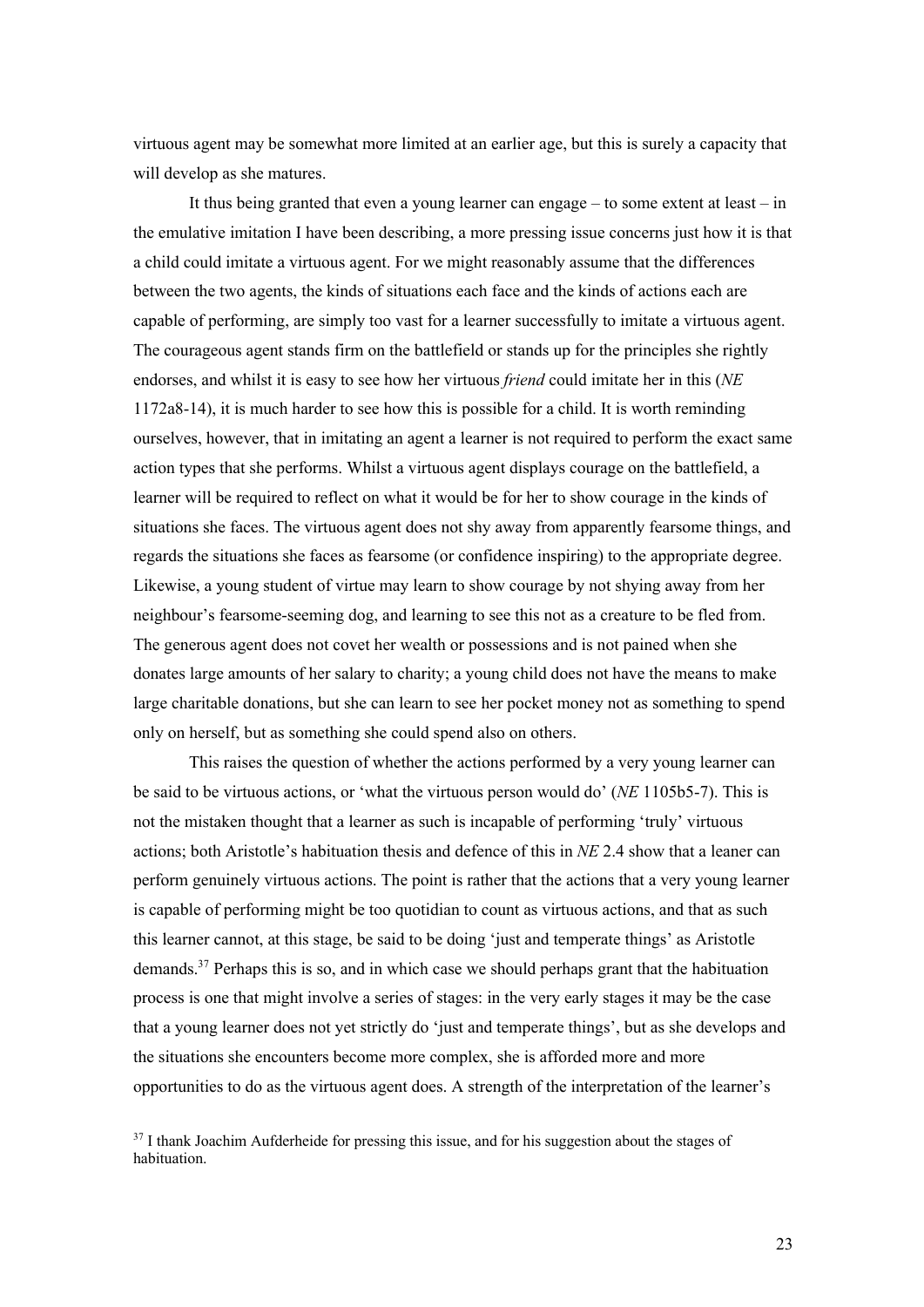habituation proposed in this paper, then, is that it offers a way of accounting for the early stages of a learner's development when she may not yet be capable of performing strictly just and temperate actions. The young learner can attempt to emulate and to adopt the perspective of her virtuous model, even when she cannot yet do precisely the actions that the virtuous agent does.

This brings us to the final challenge that may be raised against this interpretation, which concerns just how it is that a learner can ever see situations from the perspective of the virtuous agent. For how, we might ask, does the learner know what is salient to the virtuous agent and what is seen from her perspective? If those features of situations that are salient to the virtuous agent are not initially apparent to her, how is she able to envisage them when she attempts to adopt the virtuous agent's perspective? Here the answer is surely that the learner, at least in the early stages of her education, does not do this alone. Whilst a virtuous agent serves as a model for the learner, she need not be regarded as a passive model, but rather as actively guiding her young imitator. Returning again to the analogy with skills, not only does a master craftsperson serve as a paradigm of skill, whose example her apprentices can follow, but she can also guide and instruct her apprentices as they follow her example. Likewise, then, we can imagine the virtuous agent drawing the young learner's attention to what she sees as important about a situation as she performs a virtuous action, and to the features of the learner's situation that she ought to notice too.<sup>38</sup> Of course, the virtuous agent will not always be there to guide the learner, and as she encounters novel situations, the learner will be called to imagine for herself how the virtuous agent would view these. And over time, this way of seeing becomes her own.

#### **7. Conclusion**

I have argued that we can better explain the moral learner's development if we see her as engaged in the emulative imitation of the virtuous agent. In imitating a virtuous agent, a learner is required both to adopt the perspective of the virtuous agent, and to imagine what it would be for herself to do as that agent would do. From the virtuous agent's perspective, she is enabled to appreciate the fineness of the virtuous agent's actions and what makes them so, and moreover to see her own situation in terms of opportunities for fine action. In this way she comes to meet the knowledge condition of virtuously performed action, and at the same time learns to choose virtuous actions for their own sakes. Over time, what was once the perspective of another becomes her own, and she acquires the stability that is constitutive of moral virtue.

The development of virtue thus turns out to be significantly dependent on the presence of others, and the process of moral habituation to be an interpersonal, as well as practical,

<sup>38</sup> See also Hursthouse 1988, 213-14; cf. Curzer 2012, 322.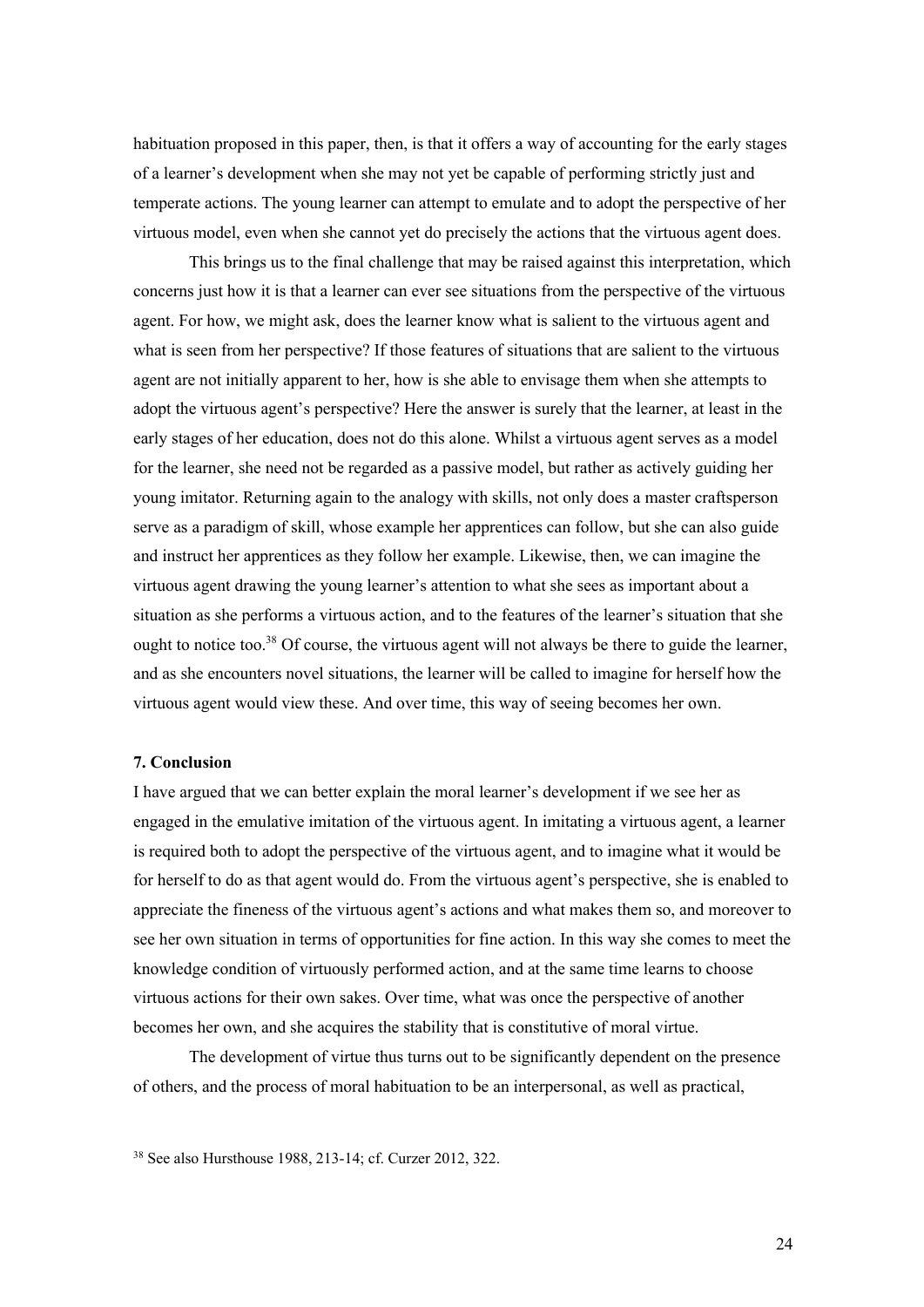process. Our view of the world, this picture suggests, is enhanced when considered from the perspective of another; a thought that chimes with Aristotle's emphasis on the importance of living together (*suzēn*) and perceiving together (*sunaisthanesthai*) in his discussion of the necessity of friends. Hence the saying: '[you will learn] what is noble from noble people' (ἐσθλῶν μὲν γὰρ ἄπ' ἐσθλά, *NE* 1172a13-14).39

### **Bibliography**

Babbitt, F. C., tr. (1927). *Plutarch, Moralia Volume 1*. Loeb Classical Library. London. Broadie, S. (1991). *Ethics with Aristotle*. Oxford.

Burnyeat, M. F. (1980). Aristotle on Learning to be Good In: A. O. Rorty, ed., *Essays on Aristotle's Ethics*, Berkeley, pp. 69-92.

Cagnoli Fiecconi, E. (2016). *Harmonia, Melos,* and *Rythmos*: Aristotle on Musical Education. *Ancient Philosophy* 36, pp. 409-424.

Coope, U. (2012). Why does Aristotle Think that Ethical Virtue is Required for Practical Wisdom?. *Phronesis* 57, pp. 142-63.

Cooper, J. M. (1996). Reason, Moral Virtue, and Moral Value. In: M. Frede and G. Striker, eds., *Rationality in Greek Thought*, Oxford, pp. 81-114.

Curzer, H. D. (2002). Aristotle's Painful Path to Virtue. *Journal of the History of Philosophy* 40, pp. 141-62.

Engberg-Pedersen, T. (1983). *Aristotle's Theory of Moral Insight*. Oxford.

Fossheim, H. (2007). Habituation as *Mimesis.* In: T. Chappell, ed., *Values and Virtues:* 

*Aristotelianism in Contemporary Ethics*, Oxford, pp. 105-17.

Grönroos, G. (2007). Listening to Reason in Aristotle's Moral Psychology. *Oxford Studies in Ancient Philosophy* 32, pp. 251-71.

Halliwell, S. (1986). *Aristotle's Poetics*. Chicago.

Halliwell, S., tr. (1987). *The Poetics of Aristotle.* London.

Irwin, T., tr. (1999). *Aristotle: The Nicomachean Ethics*. 2nd edn. Indianapolis.

<sup>&</sup>lt;sup>39</sup> I am indebted to Fiona Leigh and M. M. McCabe for our many discussions about imitation, and for helping me to appreciate the complexities of *mimēsis*. I have benefitted enormously from discussion of this material with Ursula Coope and Joachim Aufderheide, and thank them for their many constructive comments. I thank Elena Cagnoli Fiecconi also for her brilliant suggestions and encouraging support. I have presented material from this paper at the London Intercollegiate Graduate Conference, the KCL-UCL Ancient Philosophy seminar, and the International Conference in Ancient Philosophy at LMU Munich; I thank audiences at these events for their many helpful questions and comments. Finally, I wish to thank the anonymous reader of this paper for their extremely helpful comments and suggestions; these have improved it greatly.